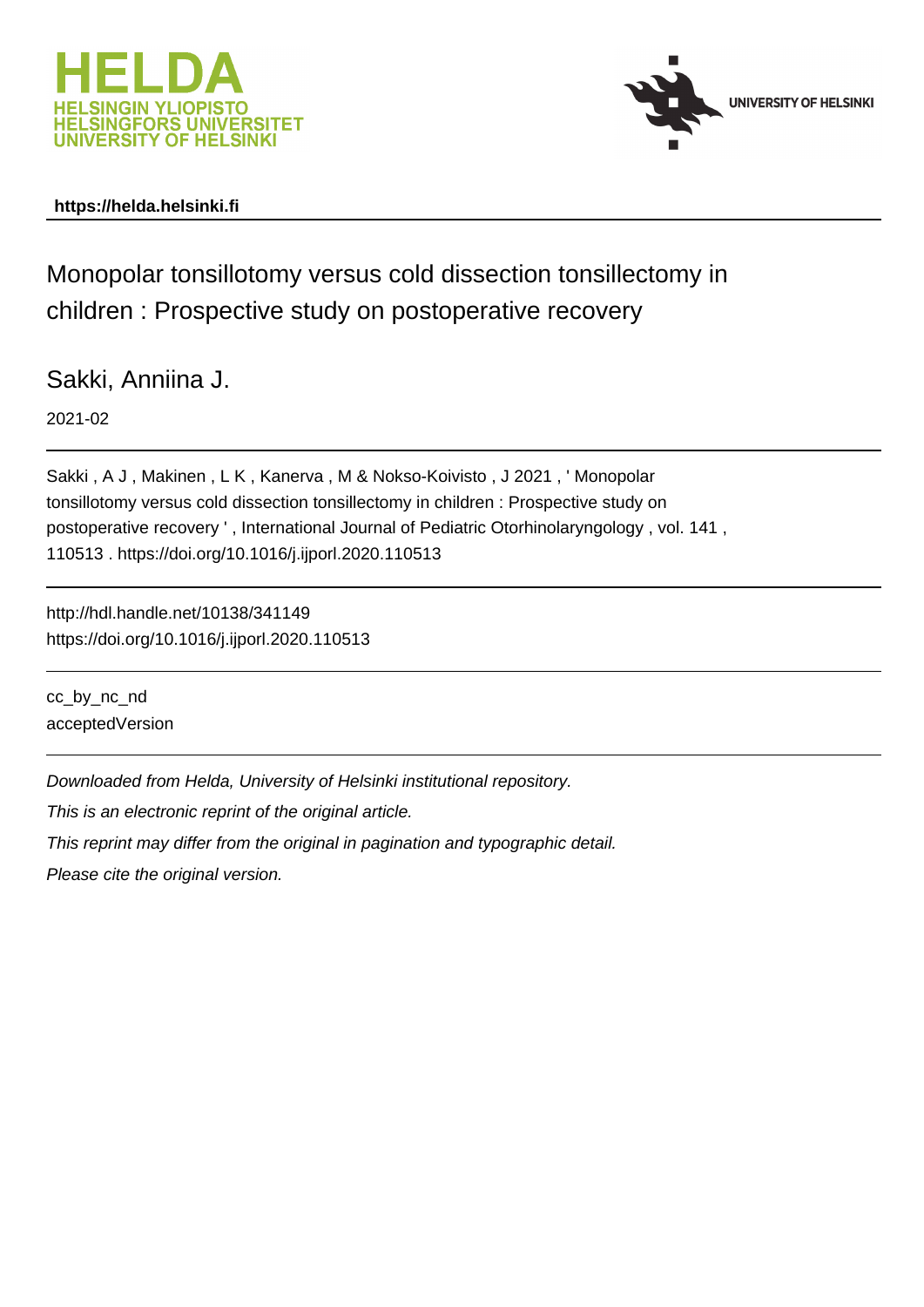Monopolar tonsillotomy versus cold dissection tonsillectomy in children: prospective study on postoperative recovery

- 
- 

# **ABSTRACT**

 OBJECTIVES: To compare postoperative self-reported recovery results with monopolar tonsillotomy and cold dissection tonsillectomy in children. To evaluate the feasibility of the monopolar technique in tonsillotomy.

 METHODS: Children <12 years undergoing tonsillotomy or tonsillectomy between April 2018 and March 2020 who (with a caregiver) were willing to participate in a two-week follow-up formed the study group. They filled in a questionnaire about pain-related outcomes, return to normal activities, weight changes, complications, and length of home care.

 RESULTS: Altogether 166 patients were recruited; 103 (62%) returned the questionnaire. The first pain-free day with tonsillotomy was day 5 and with tonsillectomy day 11. After tonsillotomy, patients returned to normal activities faster, e.g. they were able to eat normally 6.5 days earlier than tonsillectomy patients. During the first postoperative week weight dropped after tonsillectomy, but not after tonsillotomy. The length of home care was 6 days with tonsillotomy and 10 days with tonsillectomy. The incidence of postoperative hemorrhage (including minor bleedings at home) was 14% after tonsillotomy and 32% after tonsillectomy. Hemorrhages needing interventions were 0% with tonsillotomy and 2% with tonsillectomy.

 CONCLUSION: Children operated on with monopolar tonsillotomy recovered faster and had less postoperative hemorrhage than those undergoing tonsillectomy. They were able to return earlier to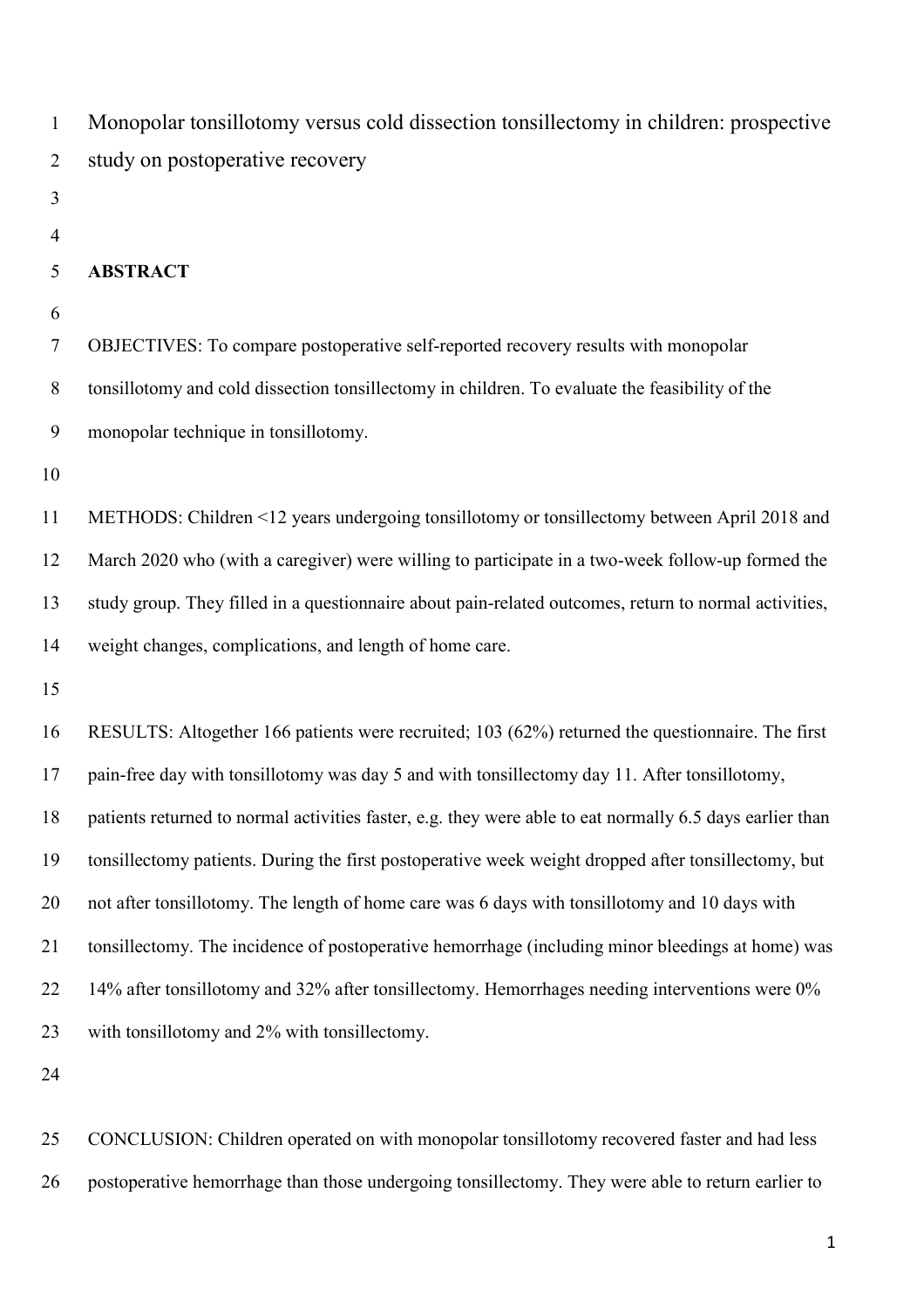| 27 | daycare/school and their caregivers back to work. Recovery results with monopolar tonsillotomy        |
|----|-------------------------------------------------------------------------------------------------------|
| 28 | were equal to other tonsillotomy techniques reported in the literature, hence the monopolar           |
| 29 | technique can be considered an alternative method to perform tonsillotomy.                            |
| 30 |                                                                                                       |
|    |                                                                                                       |
| 31 |                                                                                                       |
| 32 | Keywords: Tonsil surgery; Weight loss; Postoperative hemorrhage; Home care                            |
| 33 |                                                                                                       |
| 34 |                                                                                                       |
| 35 | 1. INTRODUCTION                                                                                       |
| 36 |                                                                                                       |
| 37 | Tonsil surgery is among the most common surgeries performed on children worldwide and                 |
| 38 | tonsillectomy (TE) (with or without adenotomy) has earlier been the treatment of choice               |
| 39 | regardless of tonsil surgery indication [1-4]. TE causes moderate to severe pain lasting several      |
| 40 | days postoperatively [5, 6]. Many children also suffer from nausea, vomiting, dehydration, poor       |
| 41 | oral intake, and fever [7-12]. Moreover, there is a risk for postoperative hemorrhage, which may      |
| 42 | cause significant morbidity, even mortality [13-15]. In recent years, partial TE or tonsillotomy (TT) |
| 43 | has replaced TE as the treatment for tonsillar hypertrophy in children with sleep-disordered          |
| 44 | breathing (SDB) [4, 16, 17]. Compared with TE, TT is associated with less postoperative               |
| 45 | complications and pain and faster return to daily activities [13, 18, 19]. TT has also been shown to  |
| 46 | have similar long-term benefits on SDB symptoms as TE [20].                                           |
| 47 |                                                                                                       |
| 48 | Several tonsillar reduction techniques for TT exist, including microdebrider, coblation, CO2-         |
| 49 | laser, surgical scissors, radiofrequency, monopolar needle, and bipolar forceps [21]. None of the     |
| 50 | methods has been shown to be superior to the others [22]. They all aim to reduce tonsillar tissue     |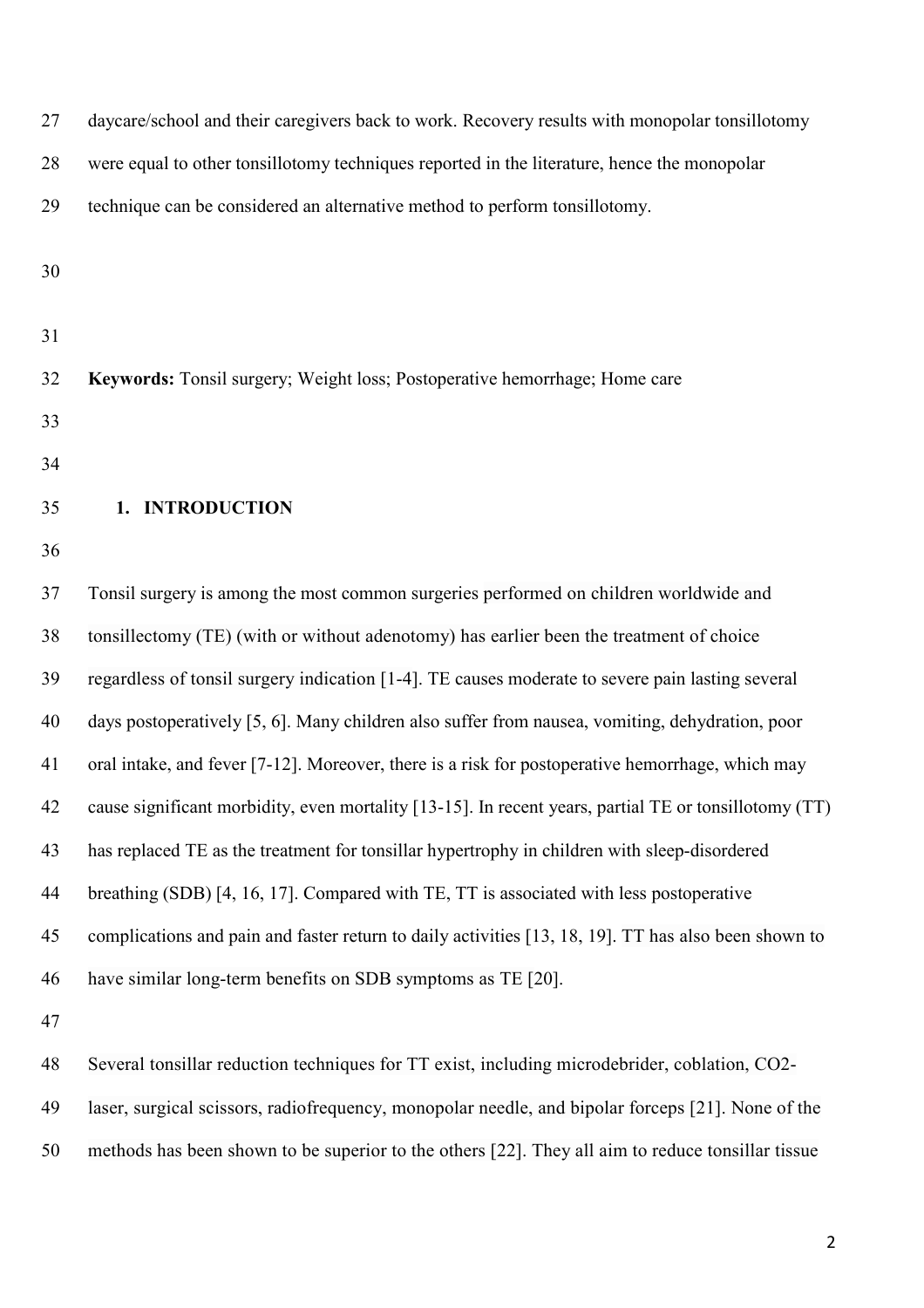and leave the tonsillar capsule and surrounding muscles intact. There are only a few studies where TT has been performed with monopolar electrocautery, even though a monopolar device is found in every operating room. Eviatar et al. [23] reported monopolar TT to be as effective as TE for treating children suffering from obstructive sleep apnea syndrome due to hypertrophic tonsils. 

 In our tertiary referral center, more than 400 tonsil surgeries are performed annually on children aged up to 16 years and nearly all as day-surgeries [17]. Postoperative recovery takes place at home, and caregivers are responsible for pain and symptom management, emphasizing the role of aftercare instructions. In our practice, we recommend home care for 5 (TT) and 7 (TE) days postoperatively. However, the actual required length of home care, from the perspective of caregivers, has not been investigated. In Finland, planned elective operations do not entitle the caregiver to be absent from work with payment. Thus, in addition to the direct costs of tonsil surgery (surgical procedure plus pain medication), the indirect costs comprise reduction of income for the caregiver and loss of production for the employer [24].

 The aim of this study was to assess postoperative recovery after monopolar TT relative to cold dissection TE in children. We also investigated the feasibility of monopolar TT and compared the results with other reported TT techniques.

### **2. METHODS**

 This was a prospective non-randomized clinical trial comparing two surgical methods. Children less than 12 years of age with no comorbidities were scheduled for TT or TE (each with or without adenotomy) through normal clinical practice. Indications for surgery are listed in Table 1. In our practice, TT is recommended for SDB and TE for recurrent or chronic tonsillitis. Patients were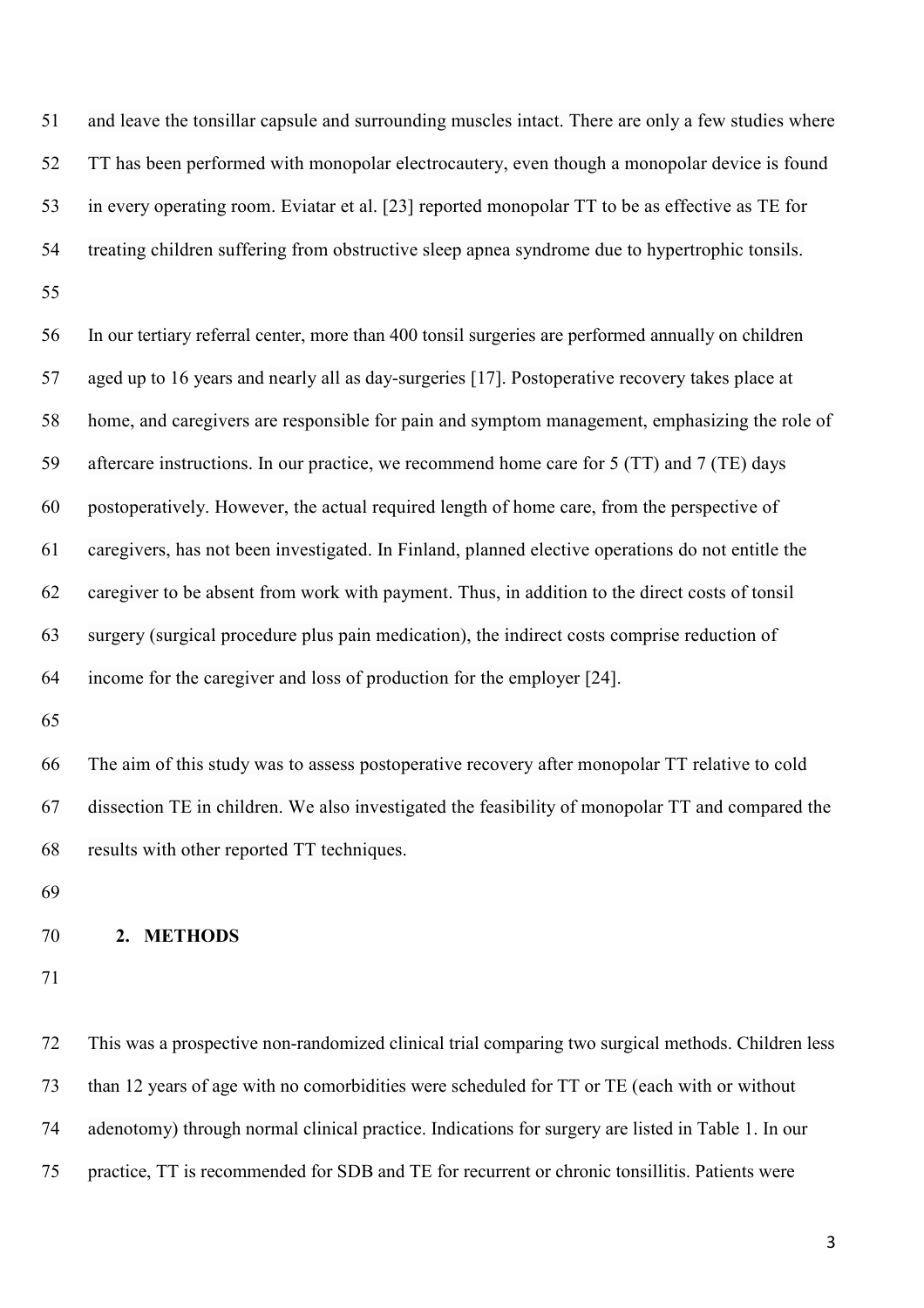|  |  |  | 76 recruited at the Department of Otorhinolaryngology – Head and Neck Surgery and at New |  |
|--|--|--|------------------------------------------------------------------------------------------|--|
|--|--|--|------------------------------------------------------------------------------------------|--|

Children's Hospital, Helsinki University Hospital, Finland between April 2018 and March 2020.

 The technique for TT was adopted from Hultcrantz et al. [25]. The used monopolar device was Maxium® (KLS-Martin GmbH, Germany) with dispensable surgical smoke evacuation. A small amount of lidocaine-adrenaline was injected in the tonsillar tissue. With the bent microdissection needle (Colorado®, Stryker, Portage, MI, USA) the protruding part of the tonsil was cut off in the plane of the pillars. TE was performed with cold knife/scissors and blunt dissection. On both occasions, hemostasis was obtained with compression and/or bipolar diathermia. Surgeries were performed by resident or specialist otolaryngologists.

 The families received a questionnaire in order to assess recovery during the first 13 postoperative days (POD). Two weeks after surgery, an e-mail was sent as a reminder to return the questionnaire. Pain was assessed each day in the morning and in the afternoon. The child was asked to grade the severity of pain using the Faces Pain Scale (Fig. 1). The prescription of pain management was provided orally and in written form. The amount and frequency of administered analgesics (ibuprofen/naproxen/paracetamol/tramadol hydrochloride) were registered. Other documented variables were disturbances in drinking, eating, playing, and sleeping (also apneas), possible vomiting, and fever. Weight was measured on the operation day at hospital and at home POD 6 and 13. Number of days out of daycare/school, possible postoperative hemorrhages, and possible hospital contacts were registered. We also requested caregivers´ recommendation on suitable length of postoperative home care.

2.1. Ethics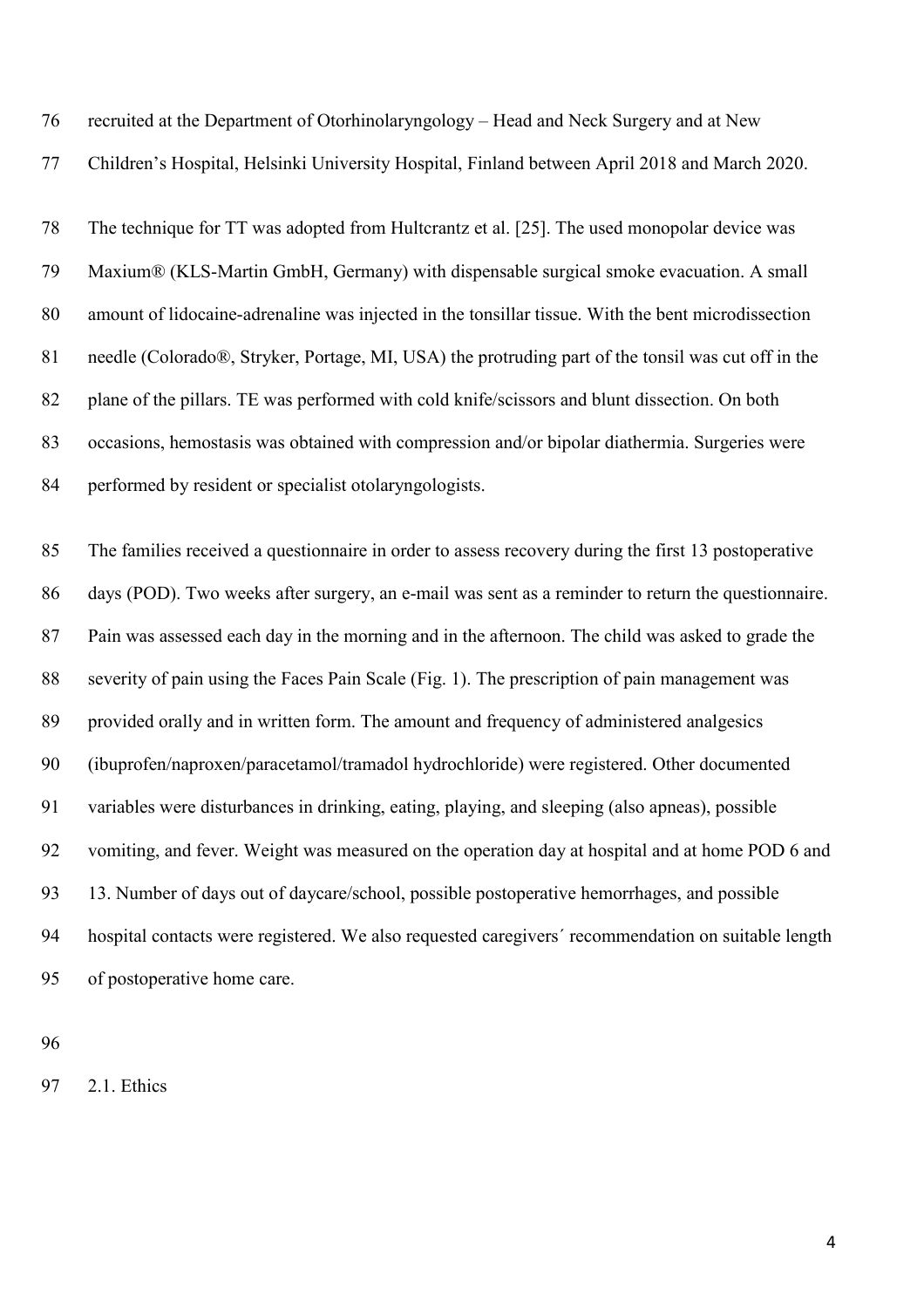|  |  |  | 98 The Helsinki and Uusimaa Hospital District Ethics Committee approved the study protocol, and |  |
|--|--|--|-------------------------------------------------------------------------------------------------|--|
|--|--|--|-------------------------------------------------------------------------------------------------|--|

institutional research approval was granted by Helsinki University Hospital, Finland. Written

informed consent was obtained from all caregivers and from children ≥7 years.

101 2.2. Statistics

The sample size needed for the study was calculated based on previous studies [26, 27] to detect a

two-day difference between the groups in time to normal activity with a power of 80% (two-tailed,

104  $\alpha = 0.05$ ). The power calculation for comparing the means of two groups resulted in a minimum

sample size of 40. Statistical analyses were performed using SPSS software (version 25, IBM

Corp., Armonk, NY, USA). Categorical variables were reported as frequencies and percentages,

and continuous variables as means and medians + interquartile range (IQR). Mann-Whitney U-tests

were used to compare the groups, whereas Pearson Chi-Squared tests were used for dichotomous

data. A *P-*value of less than 0.05 was considered significant.

## **3. RESULTS**

 Altogether 166 patients were recruited; 103 (62%) returned the questionnaire and 2 were excluded because of missing data, and thus, 101 patients (50 TE, 51 TT) formed the study group. Baseline characteristics are presented in Table 1.

3.2. Indications

3.1. Patients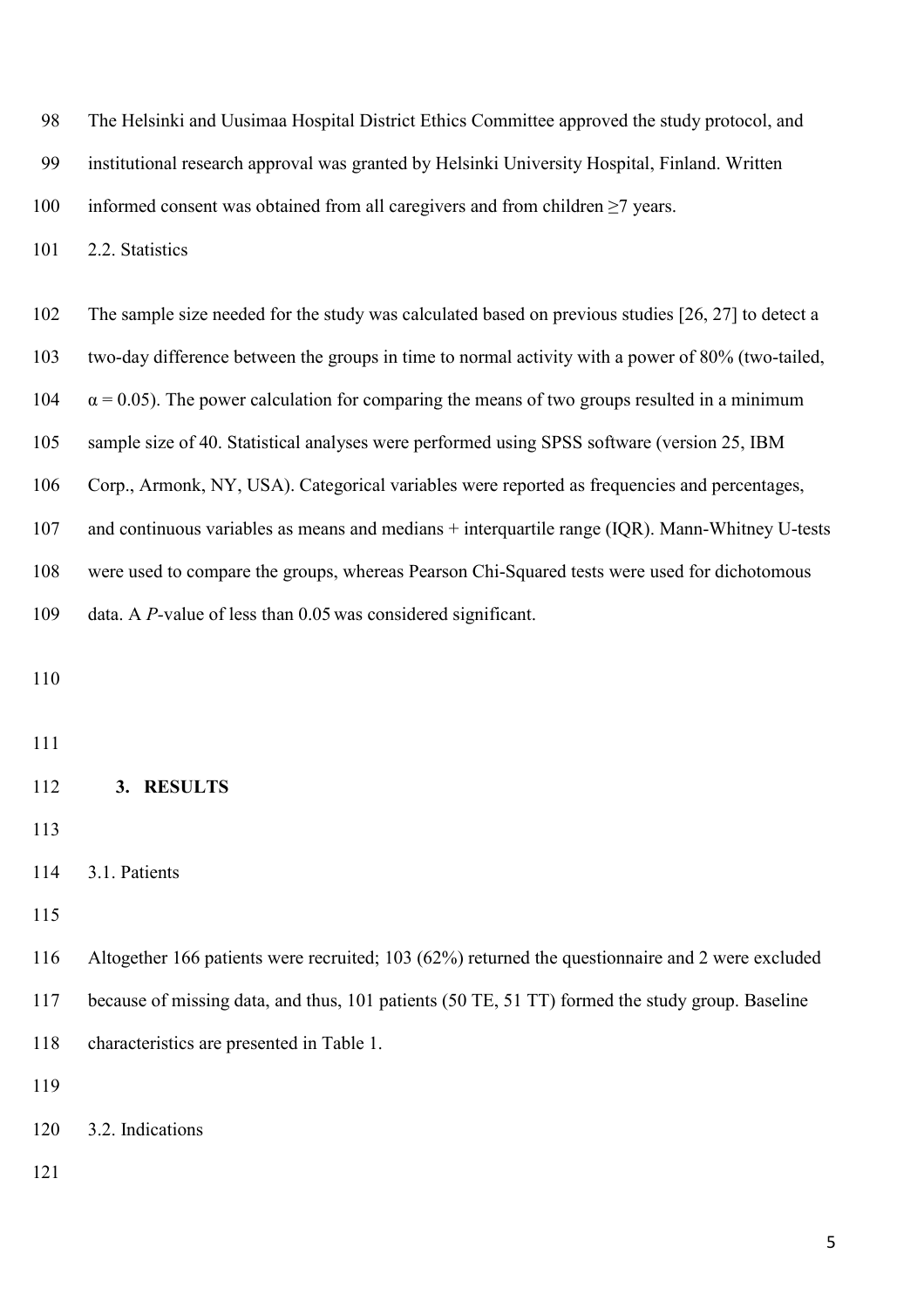Indications for surgery are listed in Table 1. In our practice, for SDB we recommend TT. However, for 13 children with SDB as the main indication for surgery, TE was performed instead of TT because of regrowth of tonsillar tissue after TT (5 patients), tonsillar hypertrophy with a need for histological analysis (5 patients), tonsillar hypertrophy combined with an anatomically narrow 126 pharynx (1 patient), and parents favoring TE over TT (2 patients).

## 3.3. Postoperative pain

 Pain-related outcomes are presented in Table 2. With TT, there was significantly less pain and the 130 pain period was shorter than with TE. Seven TE patients (14%) and two TT patients (4%) did not have any pain-free days during the follow-up. The median age of those children was 9.6 years (range 4.3-11.8). The first pain-free day was set at POD 14 for study purposes. The need for pain medication was significantly longer with TE than with TT. Opioids were used at home by 28 TE patients (58%) and 8 TT patients (16%). The median age of patients who needed opioids was 8.4 years (range 3.2-11.9), and those with no use of opioids 6.8 years (range 2.7-11.5). In the TE group, the pain was more intense in the mornings throughout the recovery period. The duration of severe pain was on average (mean) 7 days (median 4, IQR 2-7). After TT, the pain was mild throughout the recovery period, although the pain was slightly more intense in the mornings during the first week. The most painful day was POD 5 after TE and POD 1 after TT (Fig. 2). To determine whether indication for surgery had an impact on postoperative pain, we did a subgroup analysis on patients with SDB as the indication (TT, n=51 vs. TE, n=13); TT was superior to TE in all aspects of recovery (same variables tested as in Table 2, data not shown). 

3.4. Postoperative recovery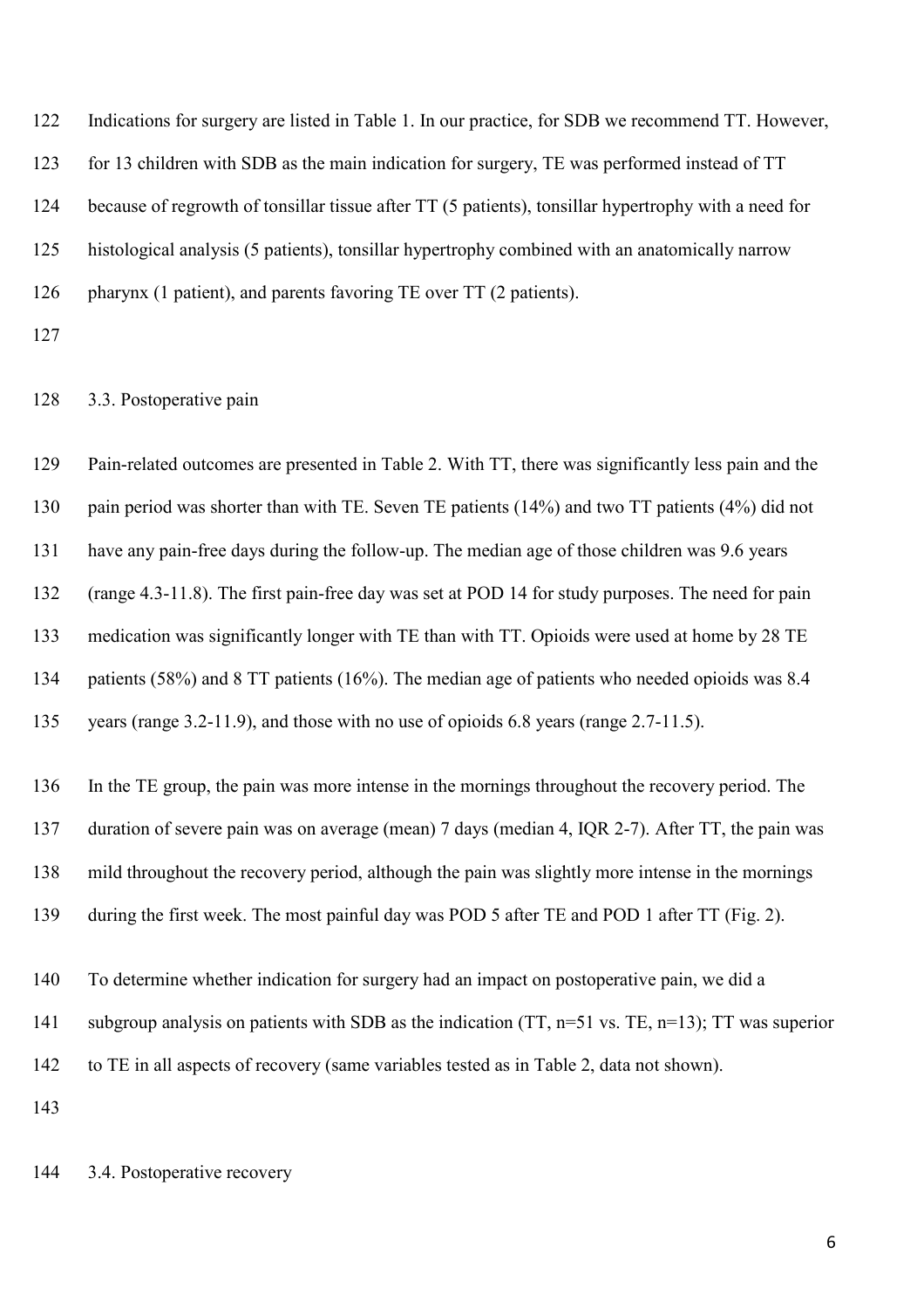There was a significant difference in the return to normal diet; TT children were able to eat

normally 6.5 days (median) earlier than children undergoing TE. The return to normal activities is

shown in Table 2. Sleeping difficulties were reported by 29 TE patients (58%) for 4 days (median,

IQR 2-5.5) and by 18 TT patients (35%) for 2 days (median, IQR 1-3) (*P* < 0.01). Caregivers

reported sleep apneas in seven patients: two TE patients for 1.5 days (median, IQR 1-NA) and five

150 TT patients for 4 days (median, IQR 1-10)  $(P = 0.42)$ .

Nausea and vomiting occurred in 12 TE patients (24%) for 1 day (median, IQR 1-1) and in 5 TT

patients (10%) for 1 day (median, IQR 1-2) (*P* = 0.33). Fever was reported to occur in 12 TE

 patients (24%) for 1 day (median, IQR 1-2) and in 12 TT patients (24%) for 2 days (median, IQR 1- 154 2.8)  $(P = 0.43)$ .

Weight was measured at the hospital before the operation for every child and at home at POD 6 for

32 TT and 34 TE patients and at POD 13 for 29 TT and 32 TE patients. The operation day weight

of TT patients was 23 kg (median, IQR 19.4-27.3) and of TE patients 28 kg (median, IQR 20.4-

37.9) (*P* < 0.05). The proportional weight decreased significantly more after TE than after TT

during the first postoperative week (Fig. 3).

 The actual length of home care and caregivers' recommendation for a suitable length are shown in Table 2.

3.5. Hospital contacts

 Caregivers of six children (6%) contacted the hospital after surgery. All but one of the contacts were after TE. There were three visits; two hemorrhages (TE and TT, see next section) and one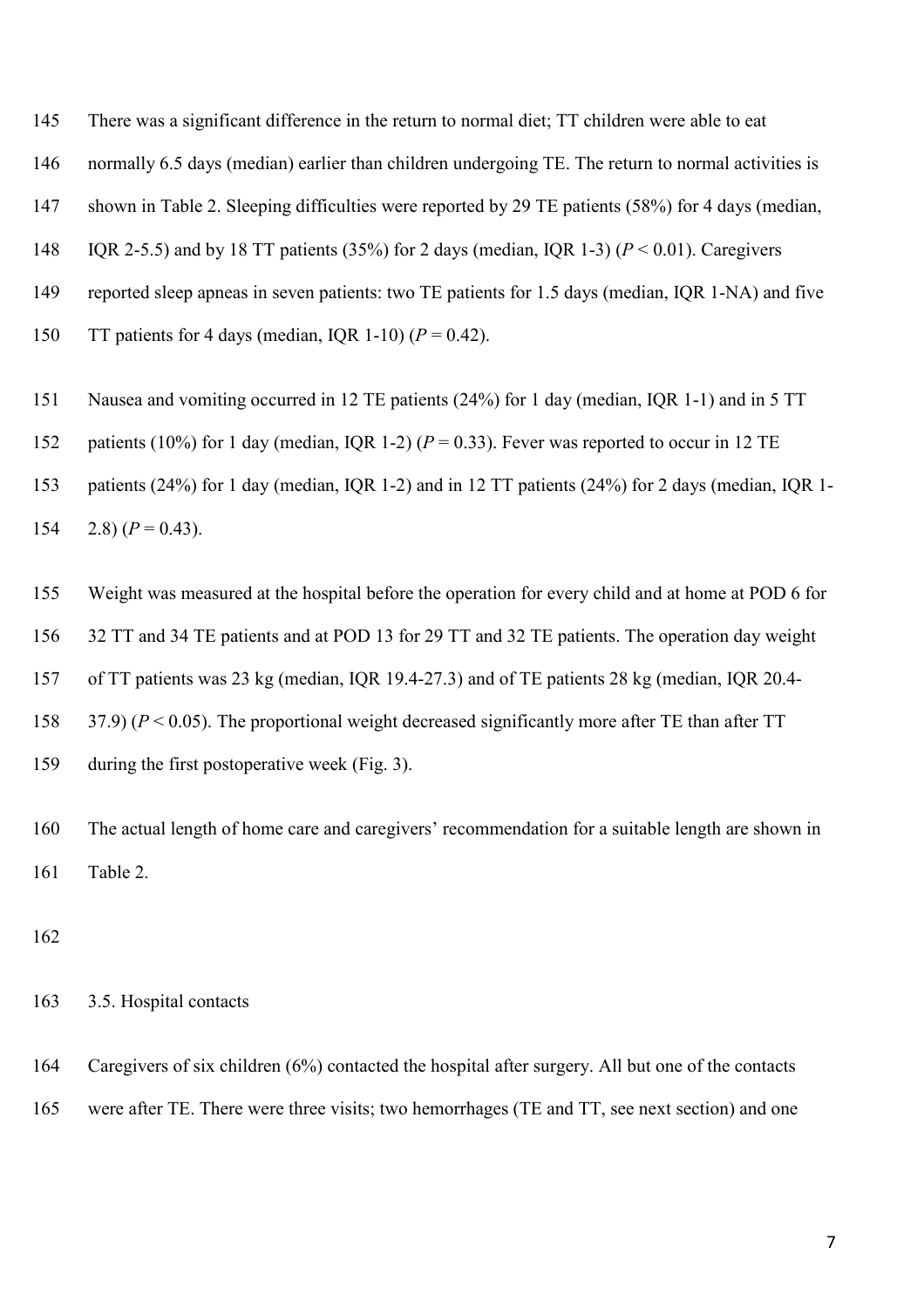because of pain (TE), and three phone contacts; two hemorrhages (TE) and one because of pain (TE). No postoperative infections or mortalities occurred.

## *3.5.1. Postoperative hemorrhages*

 There were two hemorrhages that led to a visit to hospital. Both were secondary, occurring >24 h postoperatively. One child (TT) was readmitted to hospital for observation at POD 12, but there was no need for hemostasis or return to operating room. The other patient (TE) was readmitted to hospital at POD 11 and the hemorrhage was treated in the operating room. Two additional patients (TE) had minor bleedings at home and parents contacted the hospital by phone, but no interventions were needed.

Additionally, with 13 TE patients (26%) and 6 TT patients (12%), caregivers reported minor

hemorrhages, but they did not feel the need to contact the hospital. Most (n=17, 90%) of the

bleedings occurred during the first postoperative week.

 The total incidence for postoperative hemorrhage was 14% in the TT group and 32% in the TE group, including all bleedings, even minor ones not requiring hospital contact. Incidence of hemorrhages leading to a hospital visit was 2% in both groups, and incidence of hemorrhages requiring intervention was 2% with TE and 0% with TT.

# **4. DISCUSSION**

 We evaluated postoperative recovery of 101 children operated on by monopolar TT or cold dissection TE. After monopolar TT, the intensity of pain was lower and the duration shorter, return to daily activities was faster, and the incidence of postoperative hemorrhage was lower than after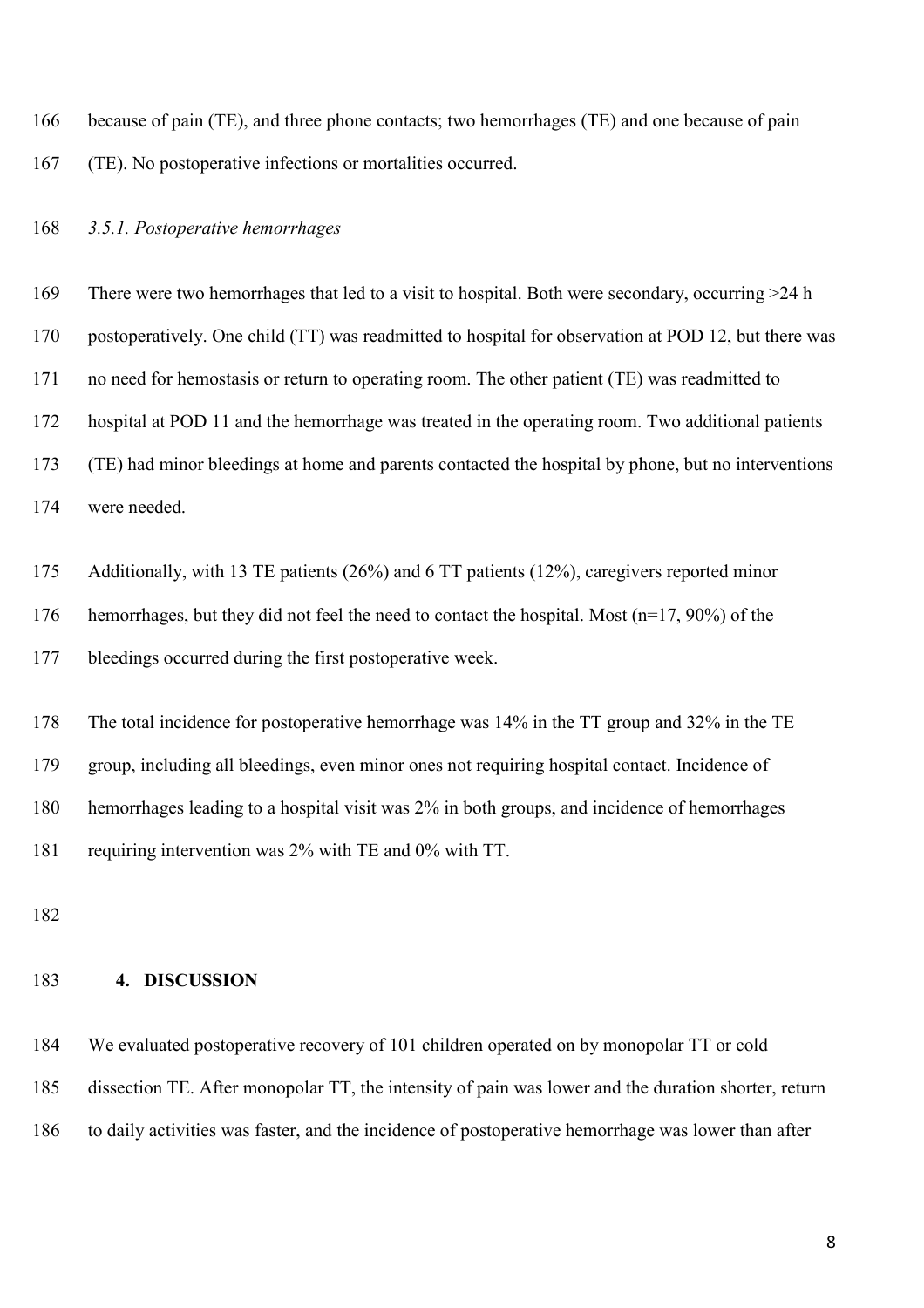TE. These findings are in line with previous studies showing the advantages of TT relative to TE in postoperative morbidity [18, 22, 28].

 Another objective was to examine the feasibility of monopolar TT and to compare the results with reports of other TT techniques. Monopolar electrosurgery was chosen because it is easy to use, a monopolar device is found in every operating room, and the price is moderate relative to such devices as radiofrequency, coblator, or microdebrider [29, 30]. Table 3 presents comparison of our results with studies on postoperative recovery after TT performed by different techniques [27, 28, 30-33]; monopolar TT results regarding postoperative recovery were equal to other TT methods. Even though monopolar TT produces higher temperatures in the operative area, this did not seem to hinder postoperative recovery relative to other TT techniques (Table 3).

 Tonsil surgery often causes severe pain lasting for days, and pain medication should be given regularly [10]. It has been shown that even if parents recognize that their child is in pain they tend to give inadequate doses of pain medication, and this may eventually lead to re-hospitalization [34, 35]. In Finland, there is no national guideline on postoperative pain management in children as in, for instance, Sweden [10]. The analgesics are prescribed by the surgeon and usually comprise paracetamol and NSAID (ibuprofen or naproxen), with a mild opioid (tramadol) added when needed. In our study, analgesics were given by the caregivers for a relatively long period compared with other studies [27, 30, 33]. Nevertheless, the first pain-free day did not differ from other studies [27, 28]. Additionally, in our study, there were only two healthcare contacts after surgery due to 207 insufficient pain management. The parents were apparently willing to treat the pain efficiently according to the prescription with no significant fear of side-effects. As several doctors and nurses discharged the patients, the instructions caregivers received may have varied somewhat and affected the pain medication use. The study revealed that although in our practice tramadol is not recommended for TT patients, for some patients it was prescribed and used. Whether it was actually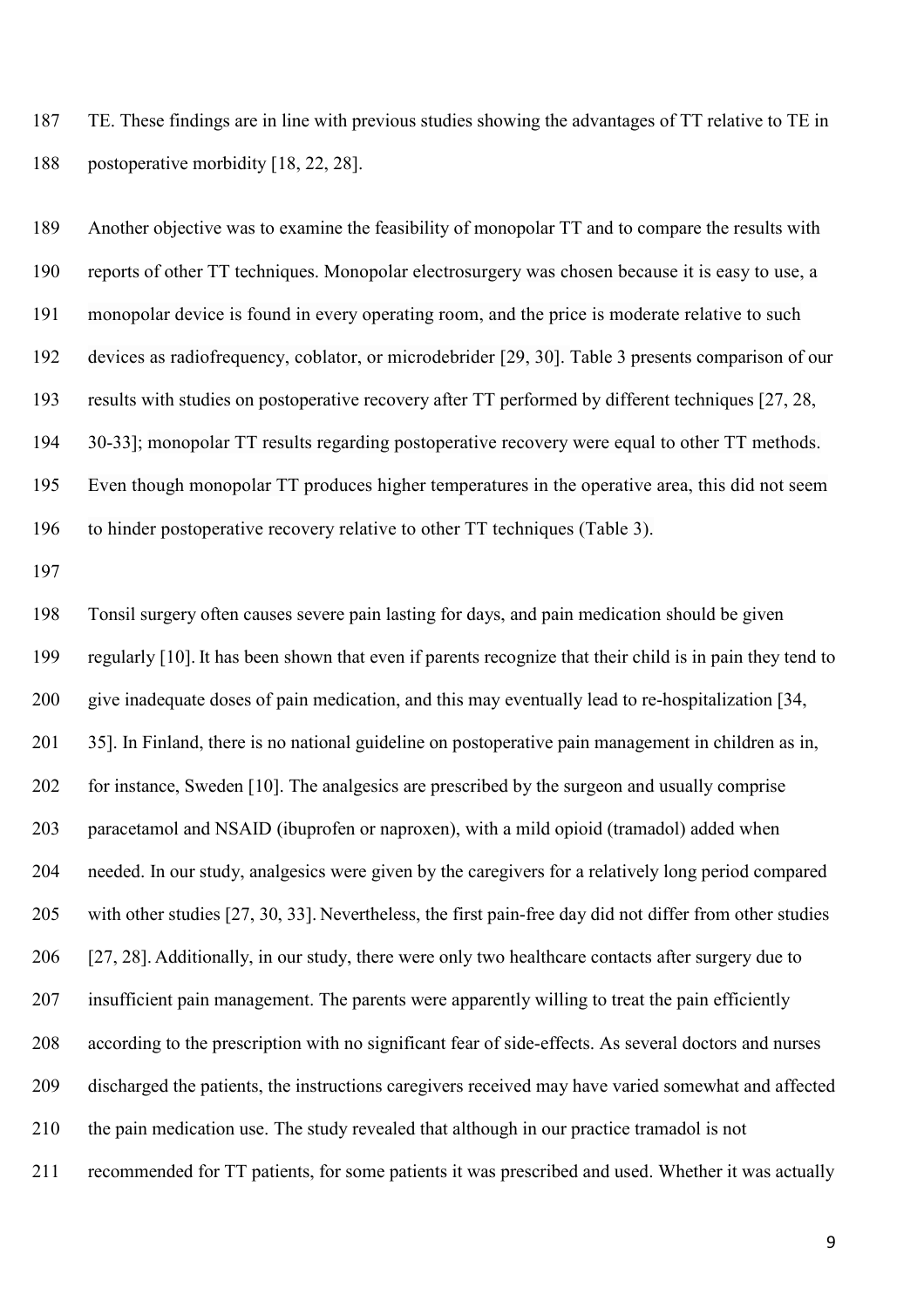necessary or taken as a precaution remains unknown. Since this study, our postoperative pain medication instructions have been unified.

 In our patients, discomfort after tonsil surgery was greater in the mornings than in the afternoons, possibly due to dehydration, open mouth breathing, and interruption of analgesics dosing during the night, as has also been shown in other studies [36, 37]. Thus, caregivers should be informed of more intense pain in the mornings and the importance of regular administration of pain medication. If the morning pain is severe, to prevent flare-ups of pain children may be woken up during the night for the medication.

 At least with young children, evaluating pain alone is not the most reliable way to monitor recovery. Recovery is a complex process and adequate postoperative oral intake of food and liquids promotes and reflects the level of recovery [38]. In our study, after TT, children returned to normal diet significantly earlier than after TE (one day vs. one week). Similar results have been reported in previous studies [13, 18].

 Only a few studies have compared weight loss after TT and TE. Hultcrantz et al. [39] noted a weight increase after TT and a weight loss after TE. In our study, weight loss was registered in both groups, but significantly more after TE during the first week of recovery. The intensity and duration of pain was greater after TE, hence, smaller intake of food and catabolic metabolism due to pain may explain the difference. In small children, even a slight weight loss can be detrimental and needs to be taken into consideration preoperatively. The weight was measured at the hospital before the operation and two other measurements were made by the caregivers at home. The change of the measuring scale equipment could be considered as a source of bias. However, our sample size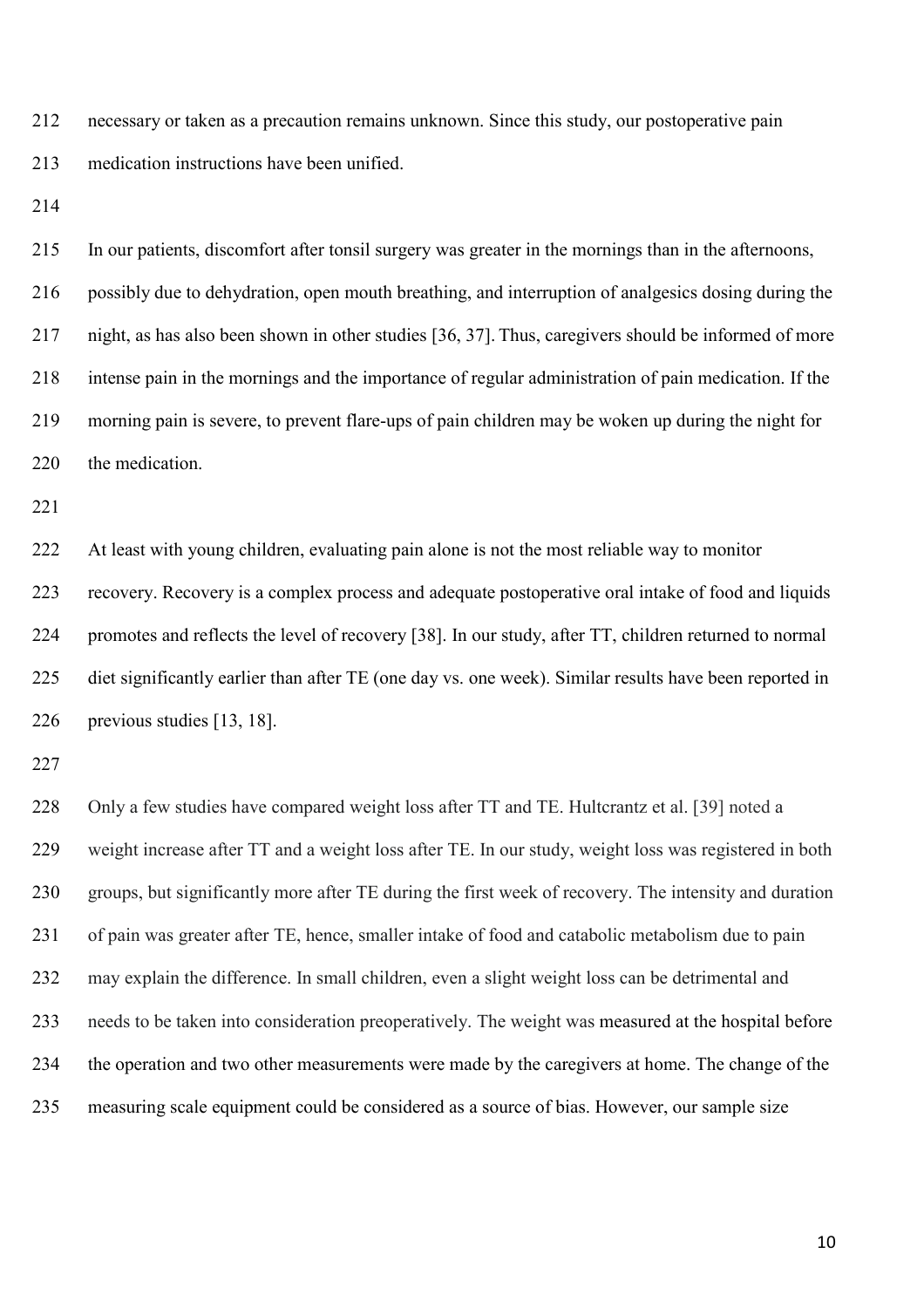adequately took into account these variations, and the weight was presented as the proportional changes in time, which will give the overview of the weight evolvement during follow-up.

 In our practice, we have recommended that children stay home 5 days after TT and 7 days after TE. In this study, the median length of home care after TT was 5 days, and caregivers' opinion on a suitable length of stay was 6 days. After TE, the children stayed at home 10 days, and this was also a suitable length in caregivers' opinion. According to these results, the recommended duration for home care was adequate when performing TT, but not for TE. A shorter need for home care can be seen as a strength of TT. Children return to daycare or school and caregivers back to work earlier than after TE. As a result, the indirect costs, i.e. those resulting from absence of the employee, lost production expenses, and loss of income for the caregiver, will decrease [24]. As for TE patients, recommendations for a longer home care period warrant consideration.

 In this study, also minor bleedings at home not leading to a hospital contact were registered. As shown, they were considerably more common after TE than after TT. With all bleedings included, the incidence of postoperative hemorrhage after TE was high (32%). In many studies, small bleedings go unnoticed since only clinically diagnosed hemorrhages or hemorrhages requiring interventions in the operating room are reported. Incidence of TE hemorrhages needing hospital visit or intervention was 2% in this study, and this figure is similar to other studies reporting 3-15% [40-42] and to our previous study with a result of 6% [17].

One source of bias for recovery parameters' difference in this study might be the different

indications for TE and TT; TT was performed only to treat tonsillar hypertrophy, not cases with

recurrent or chronic tonsillitis. Peritonsillar tissue might be more fibrotic in infective cases, which

may affect postoperative recovery. Thus, we conducted a subgroup analysis with patients who had a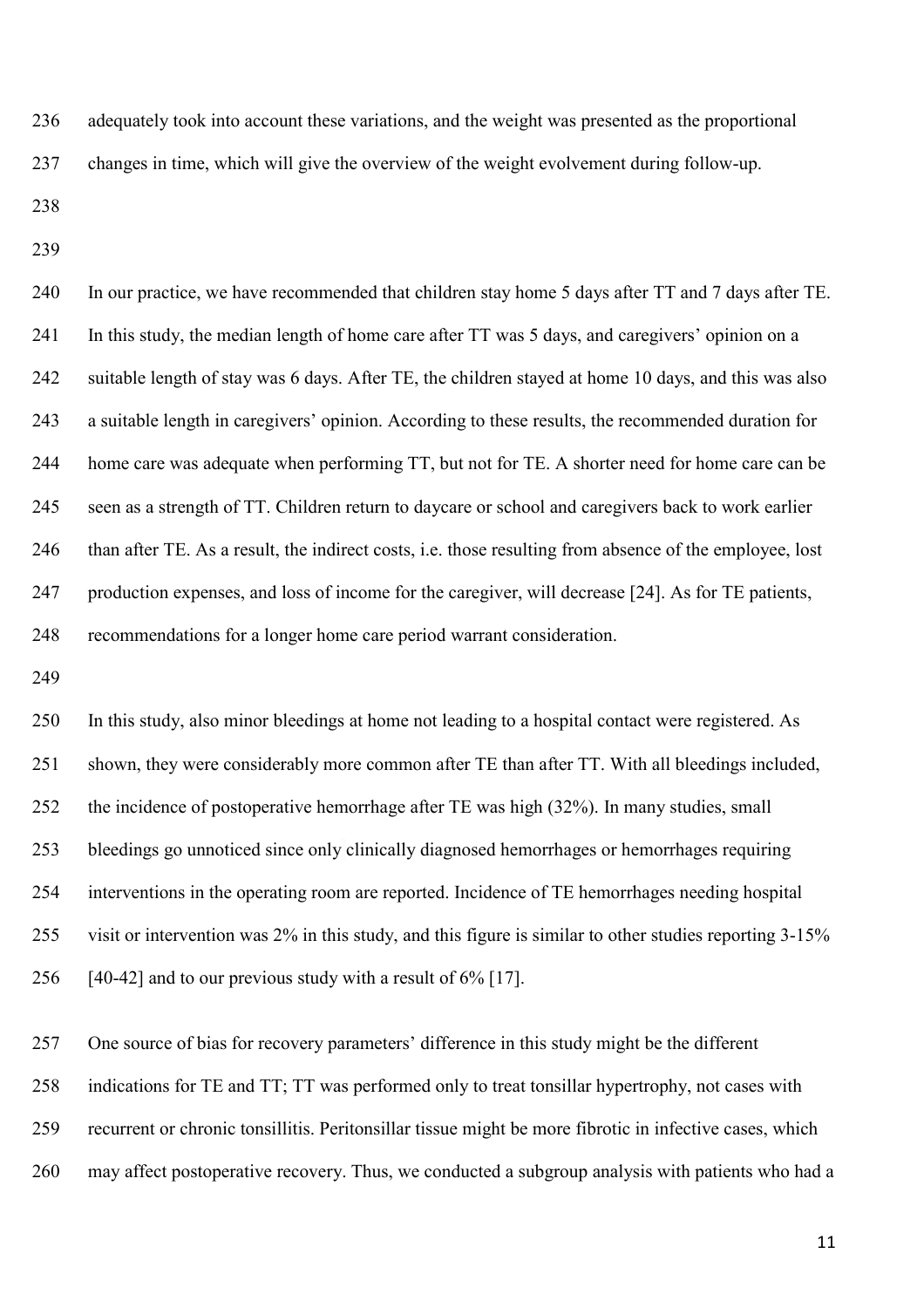261 diagnosis of hypertrophy as the indication for TT and TE. Results showed that TT was superior to TE in all aspects of recovery also in this subgroup analysis, so the indications did not explain the difference in recovery in favor of TT when operated because of SDB. Another limitation of the study was that the study groups differed from each other regarding age: 5.6 years (TT) vs 8.6 years (TE). However, the age difference was relatively small and results of the association between children's age and the postoperative pain are contradictory [43-45].

 A weakness of this prospective study was that it was not randomized. In our clinical practice, TT is not used in patients with recurrent tonsillitis. Also, as many international studies have shown the superiority of TT over TE in terms of morbidity, to randomize patients with tonsillar hypertrophy to undergo TE could be considered unethical. Another weakness is that the Faces Pain Scale is not validated. It was chosen since it is easy to use for both parents and children of different ages. Otherwise, the questionnaire was precise and well-designed to detect different aspects of recovery in children.

#### **5. CONCLUSION**

 Children operated on with monopolar TT recovered faster and had less postoperative pain than children undergoing cold dissection TE. They were able to return earlier to daycare or school and their caregivers to work. The beneficial effects of TT in tonsil surgery were similar with the monopolar technique to the other TT techniques reported in the literature. A monopolar electrosurgical device, found in every operating room, is easy to use, cost-effective, and, according to our results, as good as any other TT method. The use of the monopolar device in TT reduces the cost of surgeries and the overall costs of healthcare since tonsillar surgeries are among the most frequent ear, nose, and throat surgeries performed.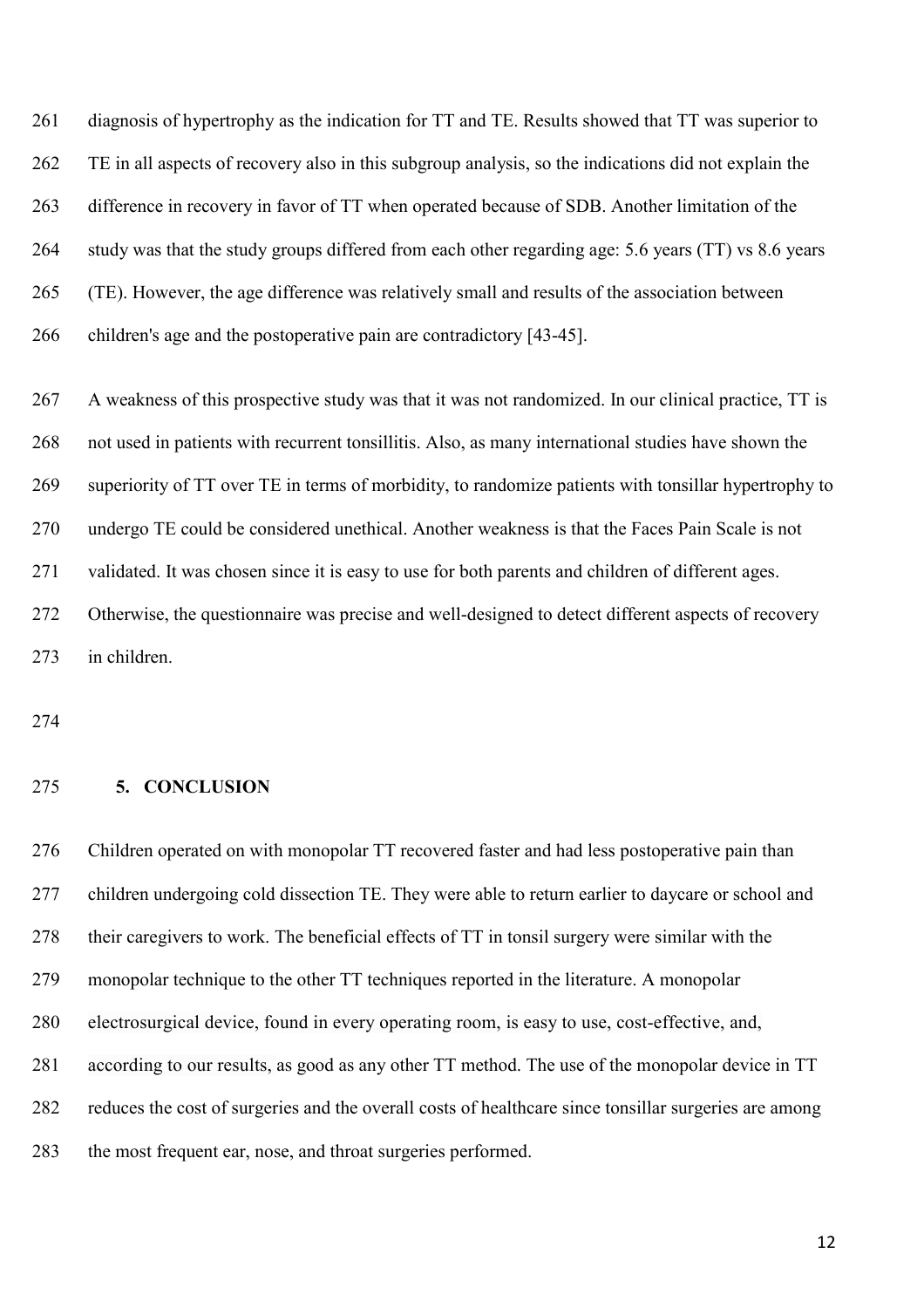| 285 | Acknowledgments: Carol Ann Pelli is thanked for reviewing the language of the manuscript and       |
|-----|----------------------------------------------------------------------------------------------------|
| 286 | Paula Bergman and Joonas Sakki for data analysis consultation.                                     |
| 287 | Conflict of Interest: The authors declare that they have no conflict of interest.                  |
| 288 |                                                                                                    |
| 289 | Funding: This study was funded by The Helsinki University Hospital Research Fund (no role in       |
| 290 | study) and The Finnish ORL-HNS Foundation (no role in study).                                      |
| 291 |                                                                                                    |
| 292 |                                                                                                    |
| 293 | <b>REFERENCES</b>                                                                                  |
| 294 |                                                                                                    |
| 295 | [1] Cullen KA, Hall MJ, Golosinskiy A. Ambulatory surgery in the United States, 2006. Natl         |
| 296 | Health Stat Report. 2009;(11)(11):1-25.                                                            |
| 297 | [2] Bhattacharyya N, Lin HW. Changes and consistencies in the epidemiology of pediatric            |
| 298 | adenotonsillar surgery, 1996-2006. Otolaryngol Head Neck Surg. 2010;143(5):680-684.                |
| 299 | [3] Parker NP, Walner DL. Trends in the indications for pediatric tonsillectomy or                 |
| 300 | adenotonsillectomy. Int J Pediatr Otorhinolaryngol. 2011;75(2):282-285.                            |
| 301 | [4] Borgstrom A, Nerfeldt P, Friberg D, Sunnergren O, Stalfors J. Trends and changes in paediatric |
| 302 | tonsil surgery in Sweden 1987-2013: a population-based cohort study. BMJ Open.                     |
| 303 | 2017;7(1):e013346,2016-013346.                                                                     |
| 304 | [5] Fortier MA, MacLaren JE, Martin SR, Perret-Karimi D, Kain ZN. Pediatric pain after             |
| 305 | ambulatory surgery: where's the medication? Pediatrics. 2009;124(4):e588-595.                      |
|     |                                                                                                    |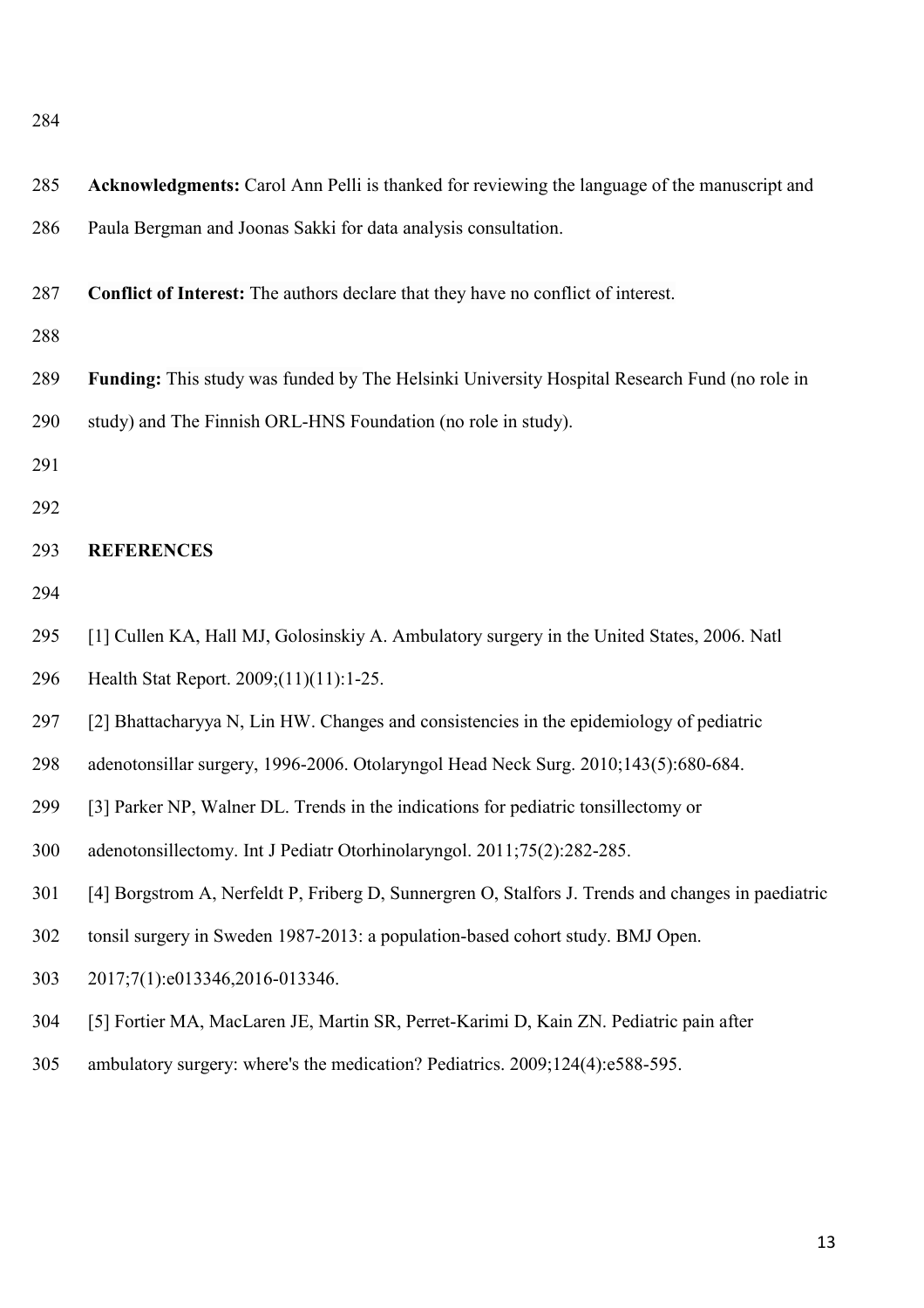- [6] Stewart DW, Ragg PG, Sheppard S, Chalkiadis GA. The severity and duration of postoperative
- pain and analgesia requirements in children after tonsillectomy, orchidopexy, or inguinal hernia
- repair. Paediatr Anaesth. 2012;22(2):136-143.
- [7] Tolska HK, Takala AJ, Jero J. Peritonsillar infiltration of lidocaine with adrenaline is associated
- with increased risk of secondary post-tonsillectomy haemorrhage. J Laryngol Otol.
- 2018;132(10):911-22.
- [8] Hallenstal N, Sunnergren O, Ericsson E, et al. Tonsil surgery in Sweden 2013-2015. Indications,
- surgical methods and patient-reported outcomes from the National Tonsil Surgery Register. Acta
- Otolaryngol. 2017;137(10):1096-1103.
- [9] Gerbershagen HJ, Aduckathil S, van Wijck AJ, Peelen LM, Kalkman CJ, Meissner W. Pain
- intensity on the first day after surgery: a prospective cohort study comparing 179 surgical
- procedures. Anesthesiology. 2013;118(4):934-944.
- [10] Ericsson E, Brattwall M, Lundeberg S. Swedish guidelines for the treatment of pain in tonsil
- surgery in pediatric patients up to 18 years. Int J Pediatr Otorhinolaryngol. 2015;79(4):443-450.
- [11] Karling M, Hagglof B. Child behaviour after anaesthesia: association of socioeconomic factors
- and child behaviour checklist to the Post-Hospital Behaviour Questionnaire. Acta Paediatr.
- 2007;96(3):418-423.
- [12] Randall DA, Hoffer ME. Complications of tonsillectomy and adenoidectomy. Otolaryngol
- Head Neck Surg. 1998;118(1):61-68.
- [13] Acevedo JL, Shah RK, Brietzke SE. Systematic review of complications of tonsillotomy
- versus tonsillectomy. Otolaryngol Head Neck Surg. 2012;146(6):871-879.
- [14] Johnson LB, Elluru RG, Myer CM 3rd. Complications of adenotonsillectomy. Laryngoscope.
- 2002;112(8 Pt 2 Suppl 100):35-36.
- [15] Nokso-Koivisto J, Blomgren K, Aaltonen LM, Lehtonen L, Helmio P. Patient injuries in
- pediatric otorhinolaryngology. Int J Pediatr Otorhinolaryngol. 2019;120:36-39.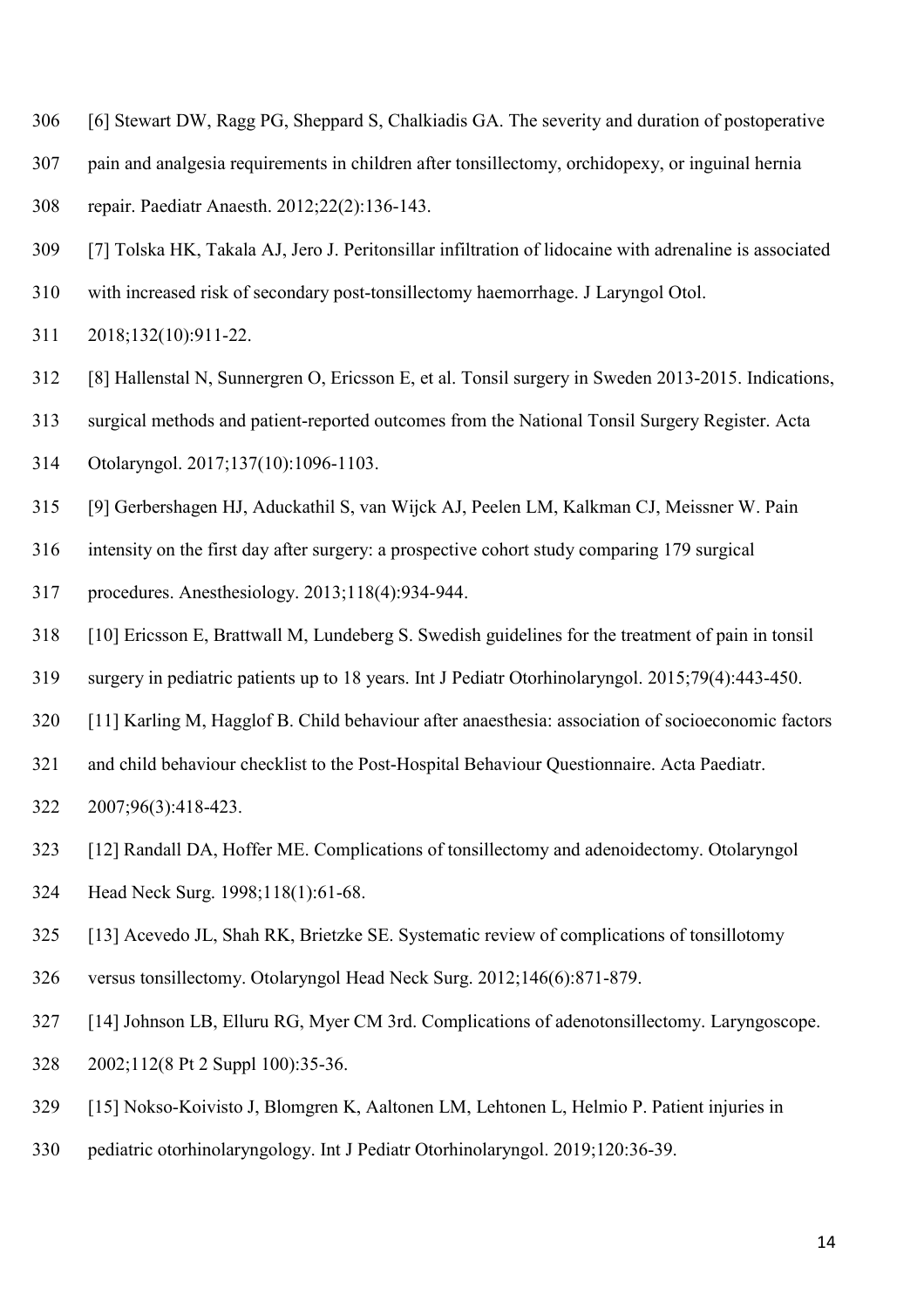- [16] Windfuhr JP, Werner JA. Tonsillotomy: it's time to clarify the facts. Eur Arch
- Otorhinolaryngol. 2013;270(12):2985-2996.
- [17] Sakki A, Makinen LK, Roine RP, Nokso-Koivisto J. Changing trends in pediatric tonsil
- surgery. Int J Pediatr Otorhinolaryngol. 2018;118:84-89.
- [18] Eriksson M, Nilsson U, Bramhagen AC, Idvall E, Ericsson E. Self-reported postoperative
- recovery in children after tonsillectomy compared to tonsillotomy. Int J Pediatr Otorhinolaryngol.
- 2017;96:47-54.
- [19] Vicini C, Eesa M, Hendawy E, et al. Powered intracapsular tonsillotomy vs. conventional
- extracapsular tonsillectomy for pediatric OSA: A retrospective study about efficacy, complications
- and quality of life. Int J Pediatr Otorhinolaryngol. 2015;79(7):1106-1110.
- [20] Wireklint S, Ericsson E. Health-related quality of life after tonsillotomy versus tonsillectomy
- in young adults: 6 years postsurgery follow-up. Eur Arch Otorhinolaryngol. 2012;269(8):1951-
- 1958.
- [21] Windfuhr JP, Savva K, Dahm JD, et al. Tonsillotomy: facts and fiction. Eur Arch
- Otorhinolaryngol. 2015;272(4):949-969.
- [22] Walton J, Ebner Y, Stewart MG, April MM. Systematic review of randomized controlled trials
- comparing intracapsular tonsillectomy with total tonsillectomy in a pediatric population. Arch
- Otolaryngol Head Neck Surg. 2012;138(3):243-249.
- [23] Eviatar E, Kessler A, Shlamkovitch N, Vaiman M, Zilber D, Gavriel H. Tonsillectomy vs.
- partial tonsillectomy for OSAS in children--10 years post-surgery follow-up. Int J Pediatr
- Otorhinolaryngol. 2009;73(5):637-640.
- [24] Gudnadottir G, Tennvall GR, Stalfors J, Hellgren J. Indirect costs related to caregivers' absence
- from work after paediatric tonsil surgery. Eur Arch Otorhinolaryngol. 2017;274(6):2629-2636.
- [25] Hultcrantz E, Ericsson E. Pediatric tonsillotomy with the radiofrequency technique: less
- morbidity and pain. Laryngoscope. 2004;114(5):871-877.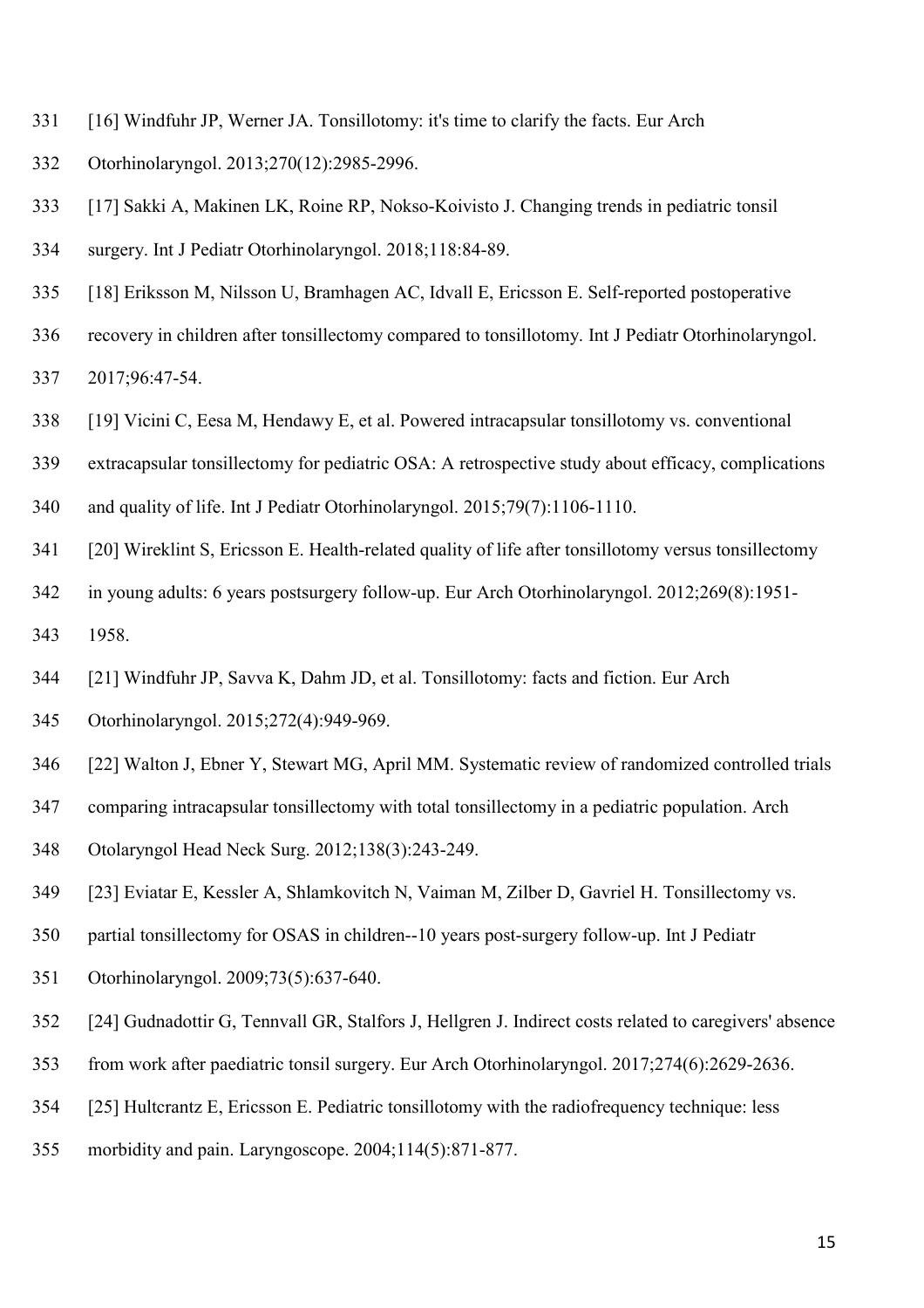- [26] Ericsson E, Hultcrantz E. Tonsil surgery in youths: good results with a less invasive method.
- Laryngoscope. 2007 Apr;117(4):654-661.
- [27] Hultcrantz E, Ericsson E. Pediatric tonsillotomy with the radiofrequency technique: less
- morbidity and pain. Laryngoscope. 2004;114(5):871-877.
- [28] Borgstrom A, Nerfeldt P, Friberg D. Postoperative pain and bleeding after adenotonsillectomy
- versus adenotonsillotomy in pediatric obstructive sleep apnea: an RCT. Eur Arch Otorhinolaryngol.

2019;276(11):3231-3238.

- [29] Thottam PJ, Christenson JR, Cohen DS, Metz CM, Saraiya SS, Haupert MS. The utility of
- common surgical instruments for pediatric adenotonsillectomy. Laryngoscope. 2015;125(2):475-

479.

- [30] Wilson YL, Merer DM, Moscatello AL. Comparison of three common tonsillectomy
- techniques: a prospective randomized, double-blinded clinical study. Laryngoscope.
- 2009;119(1):162-170.
- [31] Ericsson E, Lundeborg I, Hultcrantz E. Child behavior and quality of life before and after
- tonsillotomy versus tonsillectomy. Int J Pediatr Otorhinolaryngol. 2009;73(9):1254-1262.
- [32] Chan KH, Friedman NR, Allen GC, et al. Randomized, controlled, multisite study of
- intracapsular tonsillectomy using low-temperature plasma excision. Arch Otolaryngol Head Neck
- Surg. 2004;130(11):1303-1307.
- [33] Derkay CS, Darrow DH, Welch C, Sinacori JT. Post-tonsillectomy morbidity and quality of
- life in pediatric patients with obstructive tonsils and adenoid: microdebrider vs electrocautery.
- Otolaryngol Head Neck Surg. 2006;134(1):114-120.
- [34] Finley GA, McGrath PJ, Forward SP, McNeill G, Fitzgerald P. Parents' management of
- children's pain following 'minor' surgery. Pain. 1996;64(1):83-87.
- [35] Warnock FF, Lander J. Pain progression, intensity and outcomes following tonsillectomy.
- Pain. 1998;75(1):37-45.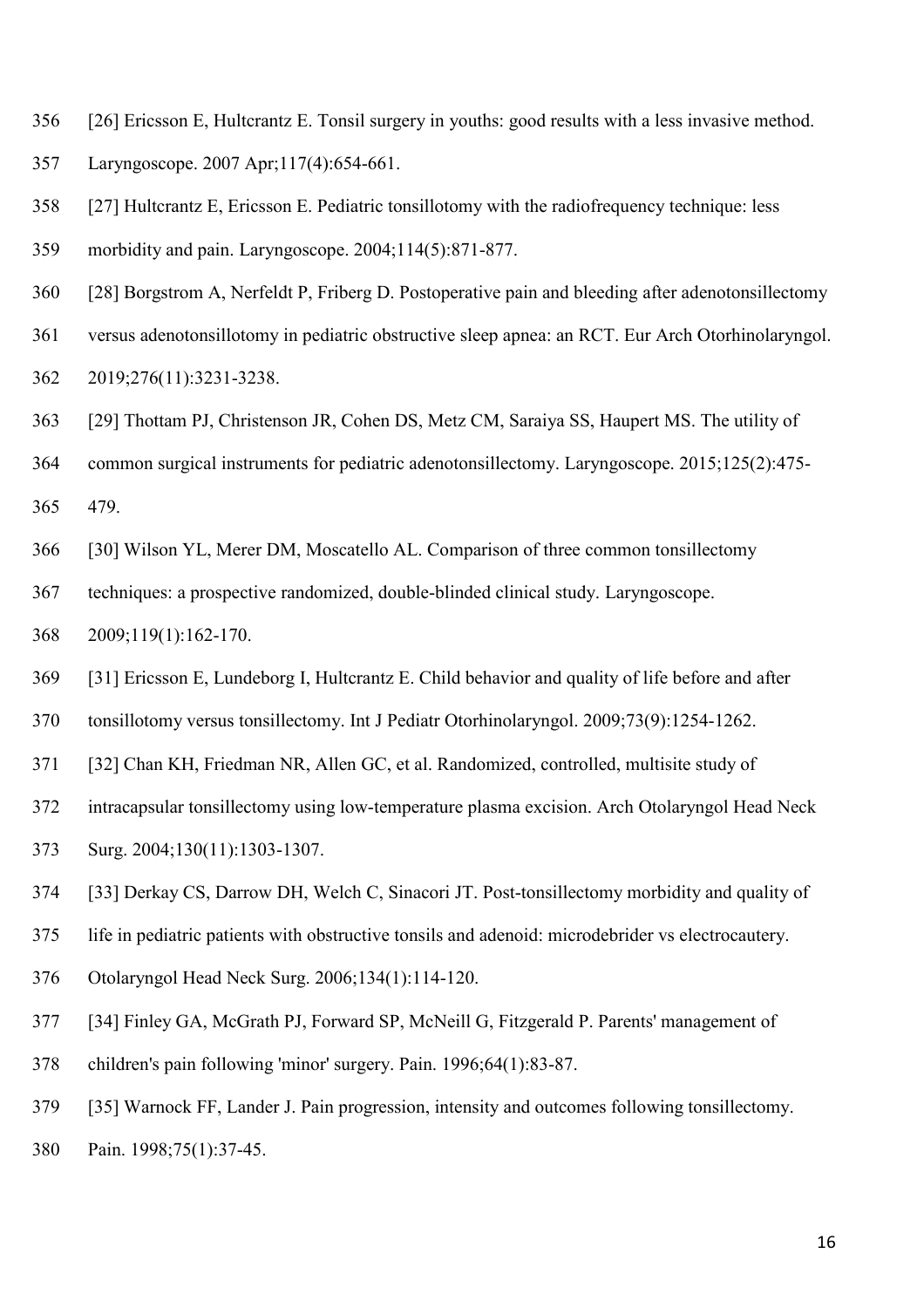- [36] Kim MS, Choi HG, Park EK, Kim SY, Kim JH, Park B. Natural course of tonsillectomy pain:
- A prospective patient cohort study. Auris Nasus Larynx. 2018;45(3):508-513.

[37] Sutters KA, Miaskowski C, Holdridge-Zeuner D, et al. A randomized clinical trial of the

- efficacy of scheduled dosing of acetaminophen and hydrocodone for the management of
- postoperative pain in children after tonsillectomy. Clin J Pain. 2010;26(2):95-103.
- [38] Eriksson M, Nilsson U, Bramhagen AC, Idvall E, Ericsson E. Self-reported postoperative
- recovery in children after tonsillectomy compared to tonsillotomy. Int J Pediatr Otorhinolaryngol. 2017;96:47-54.
- [39] Hultcrantz E, Linder A, Markstrom A. Tonsillectomy or tonsillotomy?--A randomized study
- comparing postoperative pain and long-term effects. Int J Pediatr Otorhinolaryngol.
- 1999;51(3):171-176.
- [40] Odhagen E, Stalfors J, Sunnergren O. Morbidity after pediatric tonsillotomy versus
- tonsillectomy: A population-based cohort study. Laryngoscope. 2019;129(11):2619-2626.
- [41] Chang DT, Zemek A, Koltai PJ. Comparison of treatment outcomes between intracapsular and
- total tonsillectomy for pediatric obstructive sleep apnea. Int J Pediatr Otorhinolaryngol. 2016;91:15-
- 8.
- [42] Sarny S, Habermann W, Ossimitz G, Stammberger H. What lessons can be learned from the
- Austrian events? ORL J Otorhinolaryngol Relat Spec. 2013;75(3):175-181.
- [43] Palermo TM, Drotar D. Prediction of children's postoperative pain: the role of presurgical
- expectations and anticipatory emotions. J Pediatr Psychol. 1996;21(5):683-698.
- [44] Chieng YJ, Chan WC, Liam JL, Klainin-Yobas P, Wang W, He HG. Exploring influencing
- factors of postoperative pain in school-age children undergoing elective surgery. J Spec Pediatr
- Nurs. 2013;18(3):243-252.
- [45] Crandall M, Lammers C, Senders C, Braun JV. Children's tonsillectomy experiences:
- influencing factors. J Child Health Care. 2009;13(4):308-321.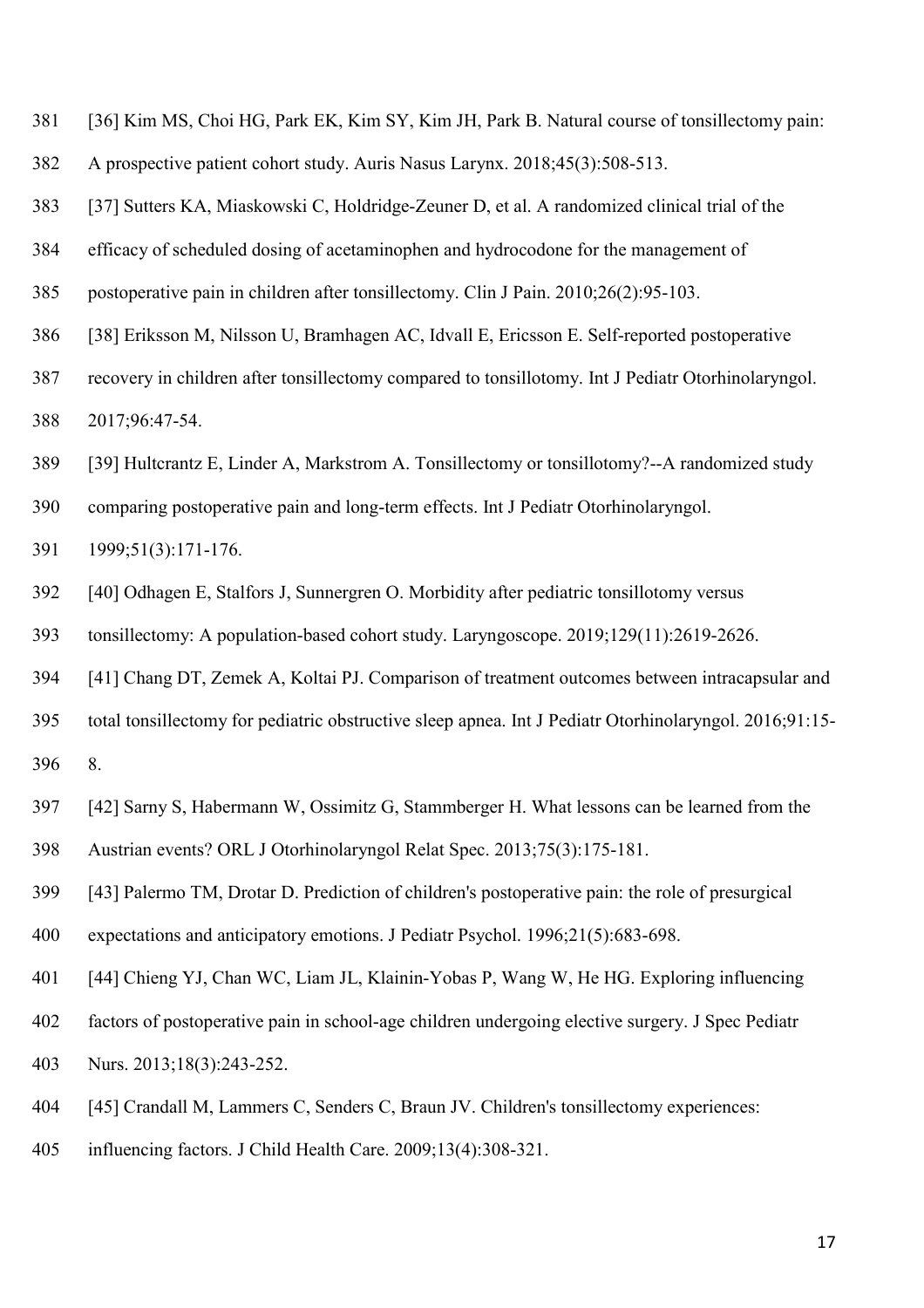| $\binom{0}{0}$<br>N<br>50<br>Male gender*<br>29 (58)<br>Median age (years) at surgery (range)<br>$8.6(3.2-11.9)$<br><b>Indication:</b><br>Tonsillitis<br>19 (38) | $(\%)$<br>51<br>27(53)<br>$5.6(2.7-11.1)$ |
|------------------------------------------------------------------------------------------------------------------------------------------------------------------|-------------------------------------------|
|                                                                                                                                                                  |                                           |
|                                                                                                                                                                  |                                           |
|                                                                                                                                                                  |                                           |
|                                                                                                                                                                  |                                           |
|                                                                                                                                                                  |                                           |
|                                                                                                                                                                  | $\boldsymbol{0}$                          |
| <b>SDB</b><br>13(26)                                                                                                                                             | 51 (100)                                  |
| SDB and tonsillitis<br>13(26)                                                                                                                                    | $\boldsymbol{0}$                          |
| Periodic fever<br>5(10)                                                                                                                                          | $\boldsymbol{0}$                          |
| Surgeon:                                                                                                                                                         |                                           |
| Resident*<br>23(46)                                                                                                                                              | 26(51)                                    |
| Specialist*<br>27(54)                                                                                                                                            | 25(49)                                    |
| *no significant difference between the groups (Pearson Chi-Squared test)                                                                                         |                                           |
|                                                                                                                                                                  |                                           |
|                                                                                                                                                                  |                                           |
|                                                                                                                                                                  |                                           |
|                                                                                                                                                                  |                                           |
|                                                                                                                                                                  |                                           |
|                                                                                                                                                                  |                                           |
|                                                                                                                                                                  |                                           |

| 406 |  | Table 1. Baseline characteristics of children having tonsil surgery. |  |  |
|-----|--|----------------------------------------------------------------------|--|--|
|     |  |                                                                      |  |  |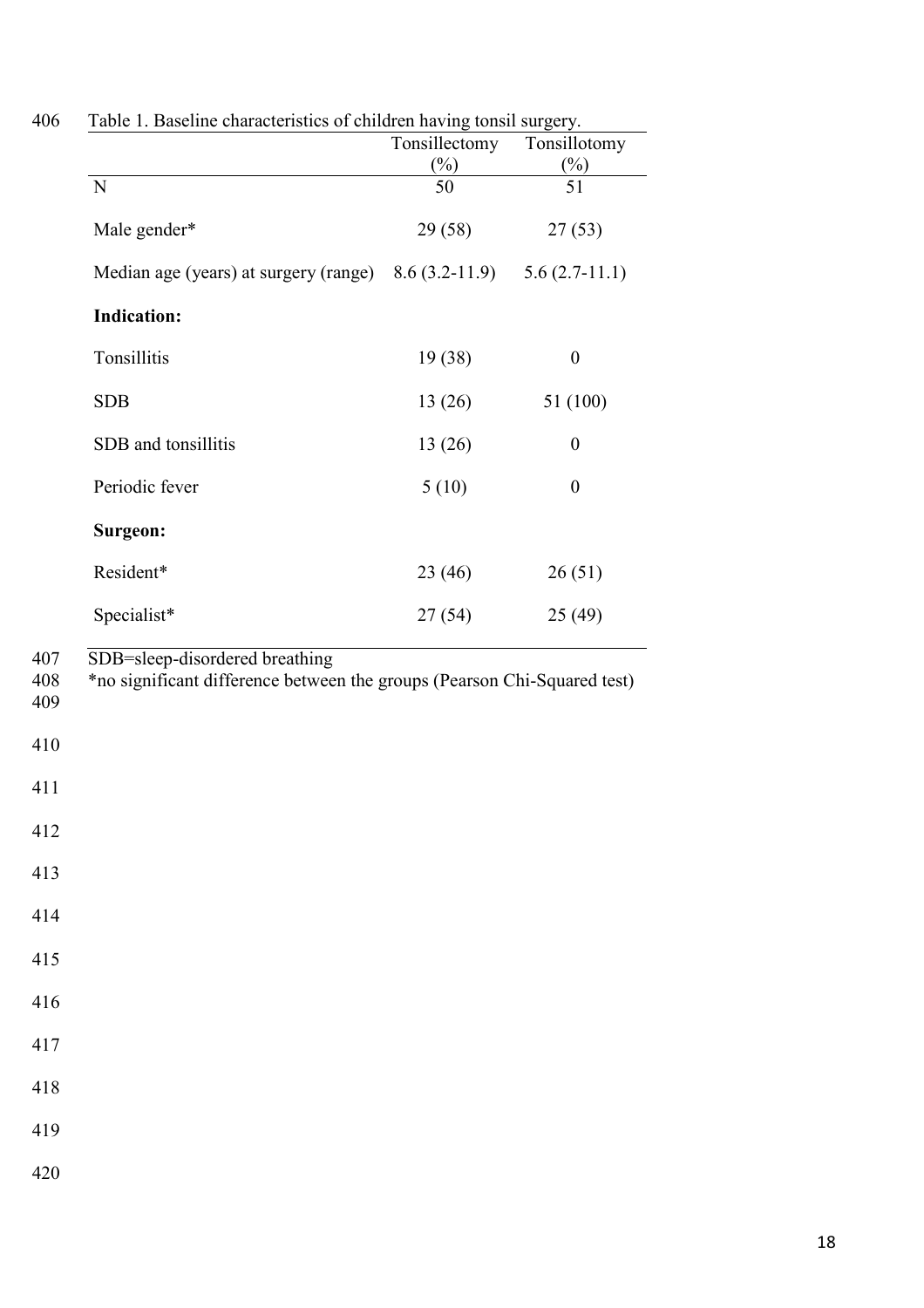| 421 |  |  |  |  | Table 2. Postoperative outcomes after tonsillectomy and tonsillotomy in children. |  |
|-----|--|--|--|--|-----------------------------------------------------------------------------------|--|
|-----|--|--|--|--|-----------------------------------------------------------------------------------|--|

| Table $\angle$ . Postoperative outcomes after tonsillectomy and tonsillotomy in children. |               |             |                           |
|-------------------------------------------------------------------------------------------|---------------|-------------|---------------------------|
|                                                                                           | TE $(IQR)^*$  | $TT (IQR)*$ | $\overline{P}$<br>value** |
| First day of child reporting no pain                                                      | $11(9.3-13)$  | $5(3-8)$    | ${}< 0.001$               |
| First day of child reporting pain $\leq$ 3                                                | $7(3-9)$      | $1(1-2)$    | $< 0.001$                 |
| First day with no analgesics (paracetamol/NSAID)                                          | $11(10-13)$   | $7(5-9)$    | ${}< 0.001$               |
| First day with no tramadol                                                                | $2.5(1-8)$    | $1(1-1)$    | ${}< 0.001$               |
| First day with return to normal drinking                                                  | $1(1-6.3)$    | $1(1-1)$    | ${}< 0.001$               |
| First day with return to normal diet                                                      | $7.5(3-10.3)$ | $1(1-3)$    | ${}< 0.001$               |
| First day with return to normal playing                                                   | $2(1-8)$      | $1(1-2)$    | ${}< 0.001$               |
| Length of home care (days)                                                                | $10(7-12.5)$  | $6(4-6)$    | ${}< 0.001$               |
| Caregivers' opinion: needed length of home                                                |               |             |                           |
| care(days)                                                                                | $10(7-12)$    | $5(3.8-7)$  | ${}< 0.001$               |
| *results are presented as medians<br>** Mann-Whitney U-test                               |               |             |                           |
|                                                                                           |               |             |                           |
|                                                                                           |               |             |                           |
|                                                                                           |               |             |                           |
|                                                                                           |               |             |                           |
|                                                                                           |               |             |                           |
|                                                                                           |               |             |                           |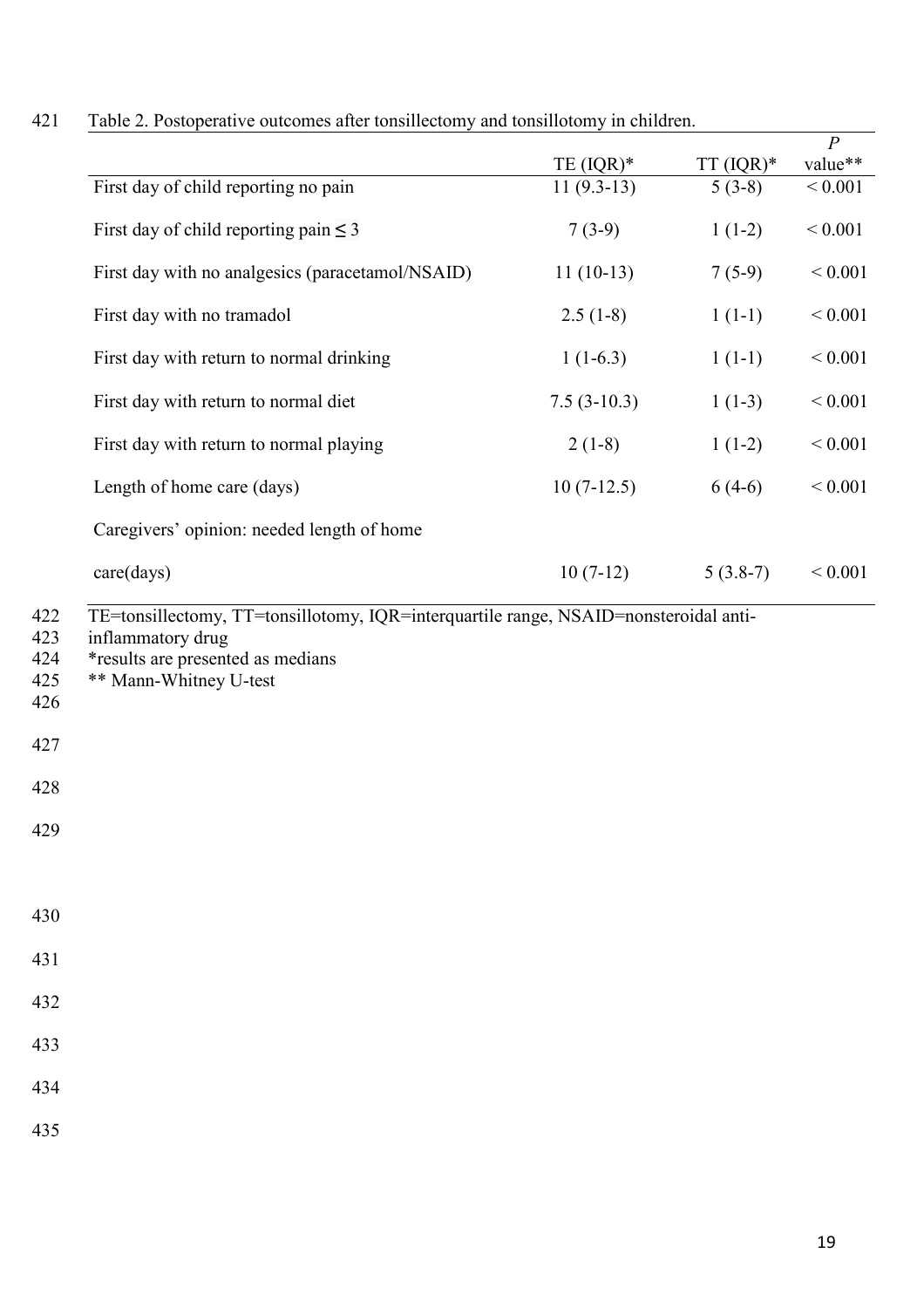|                  |             |                            |                | First day with Days with |              | First day with         | Duration of  |
|------------------|-------------|----------------------------|----------------|--------------------------|--------------|------------------------|--------------|
| Study            | $\mathbf n$ | Device                     | Age            | no pain                  | analgesics   | no analgesics          | pain         |
| Hultcrantz, 2004 | 49          | <b>RFA</b>                 | $8.7$ (mean)   | $5.7$ (mean)             | $4.2$ (mean) |                        |              |
| Ericsson, 2009   | 35          | <b>RFA</b>                 | $4.8$ (mean)   | 4 (median)               | 5 (median)   |                        |              |
| Chan, 2004       | 27          | Coblator                   | $6.4$ (mean)   | 6.5 (median)             |              | $6.4 \text{ (median)}$ |              |
| Borgstrom, 2019  | 39          | Coblator                   | $3.9$ (mean)   | 5 (median)               |              | 7 (median)             |              |
| Wilson, 2009     | 53          | Coblator                   | 5.8 (median)   |                          | $3.8$ (mean) |                        | $4.5$ (mean) |
| Derkay, 2006     | 150         | Microdebrider 5 (median)   |                |                          | 4 (median)   |                        |              |
| Wilson, 2009     | 53          | Microdebrider 6.1 (median) |                |                          | $4.4$ (mean) |                        | $4.8$ (mean) |
| Present study    | 50          | Monopolar                  | $5.6$ (median) | 5 (median)               | 6 (median)   | 7 (median)             | 4 (median)   |
|                  |             |                            | $6.1$ (mean)   | $5.5$ (mean)             | $6.5$ (mean) | $7.6$ (mean)           | $4.8$ (mean) |

Table 3. Studies on postoperative recovery after tonsillotomy performed by different techniques. 436<br>437

| 439<br>440<br>441 | RFA= Radiofrequency ablation |
|-------------------|------------------------------|
| 442               |                              |
| 443               |                              |
| 444               |                              |
| 445               |                              |
| 446               |                              |
| 447               |                              |
| 448               |                              |
| 449               |                              |
| 450               |                              |
| 451               |                              |
| 452               |                              |
| 453               |                              |